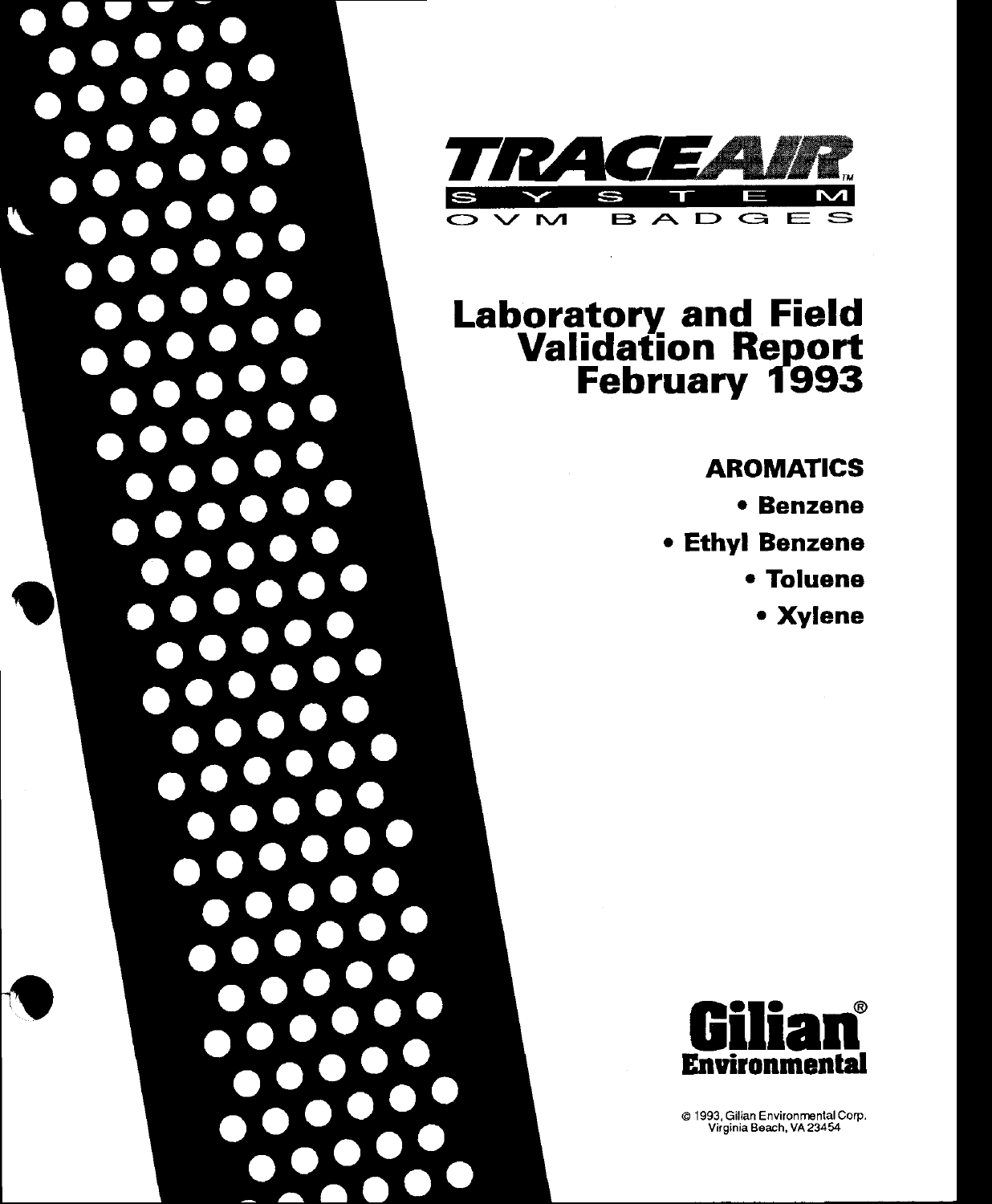# Table Of Contents

| $\mathbf{L}$   |                                                                                             |  |
|----------------|---------------------------------------------------------------------------------------------|--|
| Ш.             | Determination of Sampling Rates Based on Estimated 5<br>B.<br><b>Diffusion Coefficients</b> |  |
| III.           |                                                                                             |  |
| IV.            | B.<br>D.<br>F.<br>F.<br>T.                                                                  |  |
| V.             |                                                                                             |  |
| VI.            |                                                                                             |  |
| VII.           |                                                                                             |  |
|                |                                                                                             |  |
| IX.            |                                                                                             |  |
| $\mathsf{X}$ . |                                                                                             |  |
| XI.            |                                                                                             |  |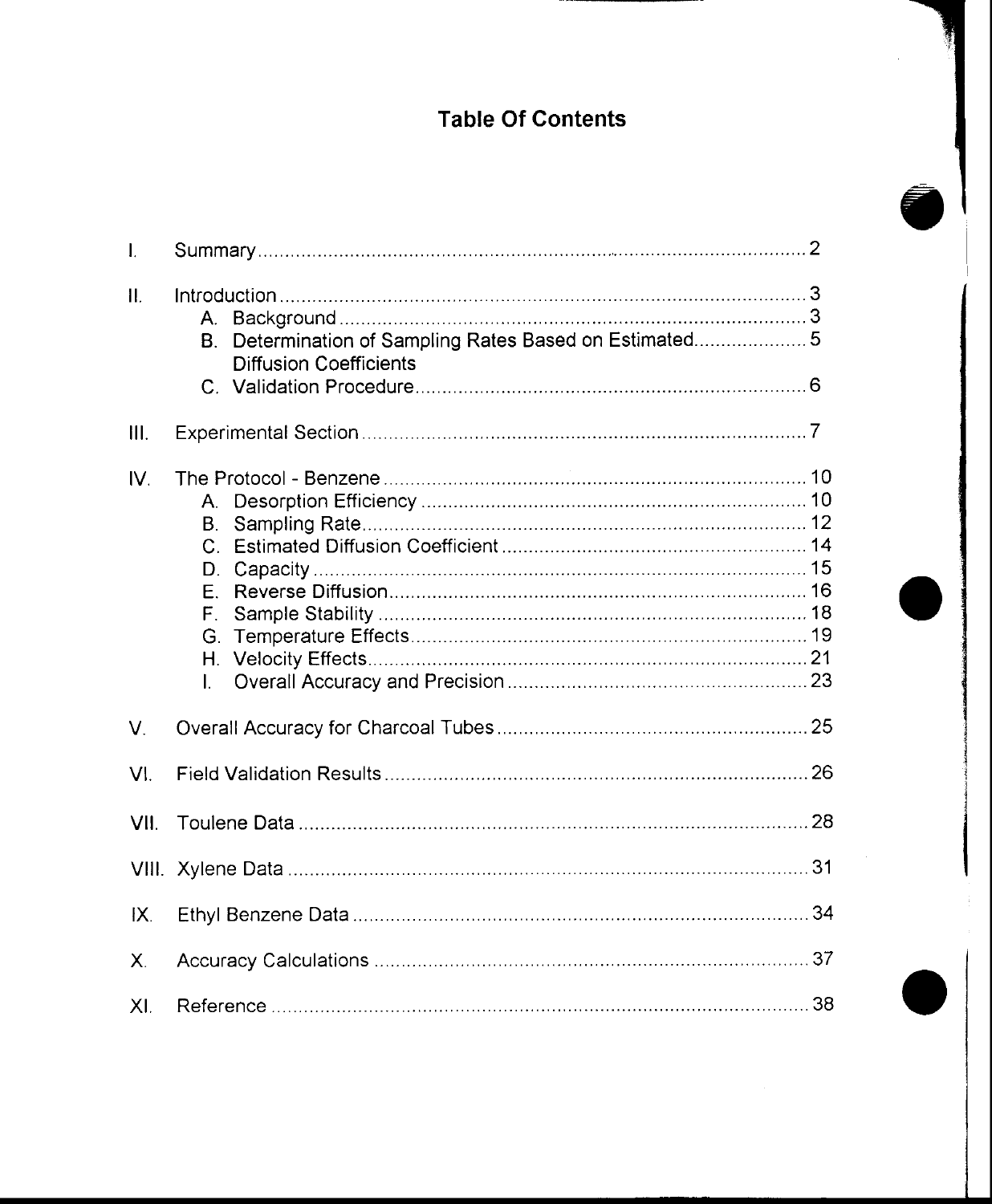### **Summary**

This report describes in detail the procedures and results used by Gilian Environmental Corp. to evaluate the performance and operating parameters of the Gilian TRACEAIRTM Organic Vapor Monitor Badge.

The laboratory protocol used Gilian TRACEAIRTM OVM-2 badges and pump/charcoal tubes. Benzene. ethyl benzene, toluene, and xylene were used as the contaminant across concentration ranges of 0.5 ppm to 3.0 ppm in a dynamic laboratory exposure chamber. Benzene was generated from a temperature-controlled permeation oven. Ethyl benzene, toluene, and xylene were generated from a syringe pump. Permeation tubes were calibrated and verified daily using gravimetric techniques. An in-line gas chromatograph with an electronic gas sampling valve was used continuously to verify system concentrations. In every case, the true concentration was established when the predicted concentration and the measured concentration were within 5% agreement of each other.

These studies indicated that the overall accuracy for the Gilian TRACEAIR™ badges were for benzene, +/- 9.4% with a mean coefficient of variation (M.C.V.) of 4.6% and a mean bias of 0.17%, for ethyl benzene +/- 3.8% with a mean coefficient of variation (M.C.V.) of 1.9% and a mean bias of 0.0%, for toluene +/- 7.9% with a mean coefficient of variation (M.C.V.) of 2.4% and a mean bias of -3.1%, for xylene +/- 4.7% with a mean coefficient of variation (M.C.V.) of 2.3% and a mean bias of -0.09%. This accuracy is across all conditions validated in this protocol. In summary, these results indicate that the Gilian TRACEAIRTM OVM badges accurately predict concentrations of Benzene in ambient air well within the National Institute of Occupational Safety and Health (NIOSH) and the Occupational Safety and Health (OSHA) accuracy standards of +/- 25%.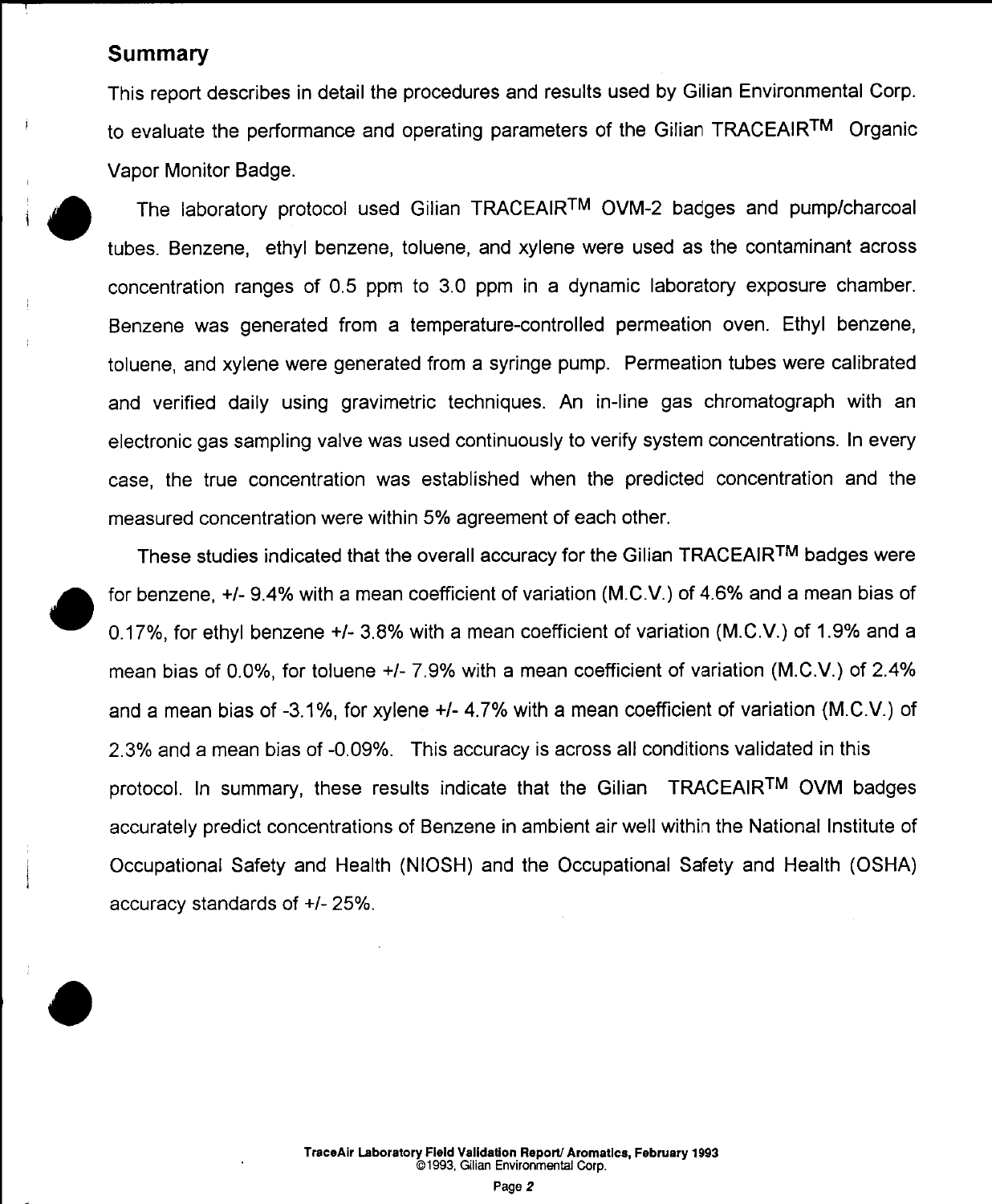# lntroduction

Passive diffusion monitors are air sampling devices that are very easy to use and require litle technical expertise. They are used as an alternative to sampling pump and sorbent tubes to measure time-weighted average concentrations of certain airborne gases or vapors. Passive monitors, like any device, have limitations. It is the purpose of this protocol to determine suitable operating parameters for which the Gilian TRACEAIRTM monitors can function properly and yet meet the NIOSH and OSHA accuracy requirements.

### Background

Mass transfer occurs via one of three mechanisms, natural convection, forced convection or diffusion. An example of natural convection would be opening a window and allowing the comoonents of the outside air to enter and travel across the room. lf a mechanical device such as a fan were used, i.e. work, in the form of energy, is supplied and forced convection occurs.

Diffusion is defined as the random movement of individual molecules by virtue of their thermal (internal) energy. To be consistent with the above example, if a glass of a volatile substance such as acetone were placed in a dish on one side of the room the acetone vapors would diffuse into the surrounding air and eventually reach the other side of the room.

The mathematical models for convection are inherently complex differential equations which require sophisticated numerical solutions. ln addition, many assumptions are required to reduce the equations to ones that can be solved. Diffusion can however, be described by Fick's first law to a high degree of reliability. For this reason, passive monitor sampling devices were designed to work on the principles of diffusion.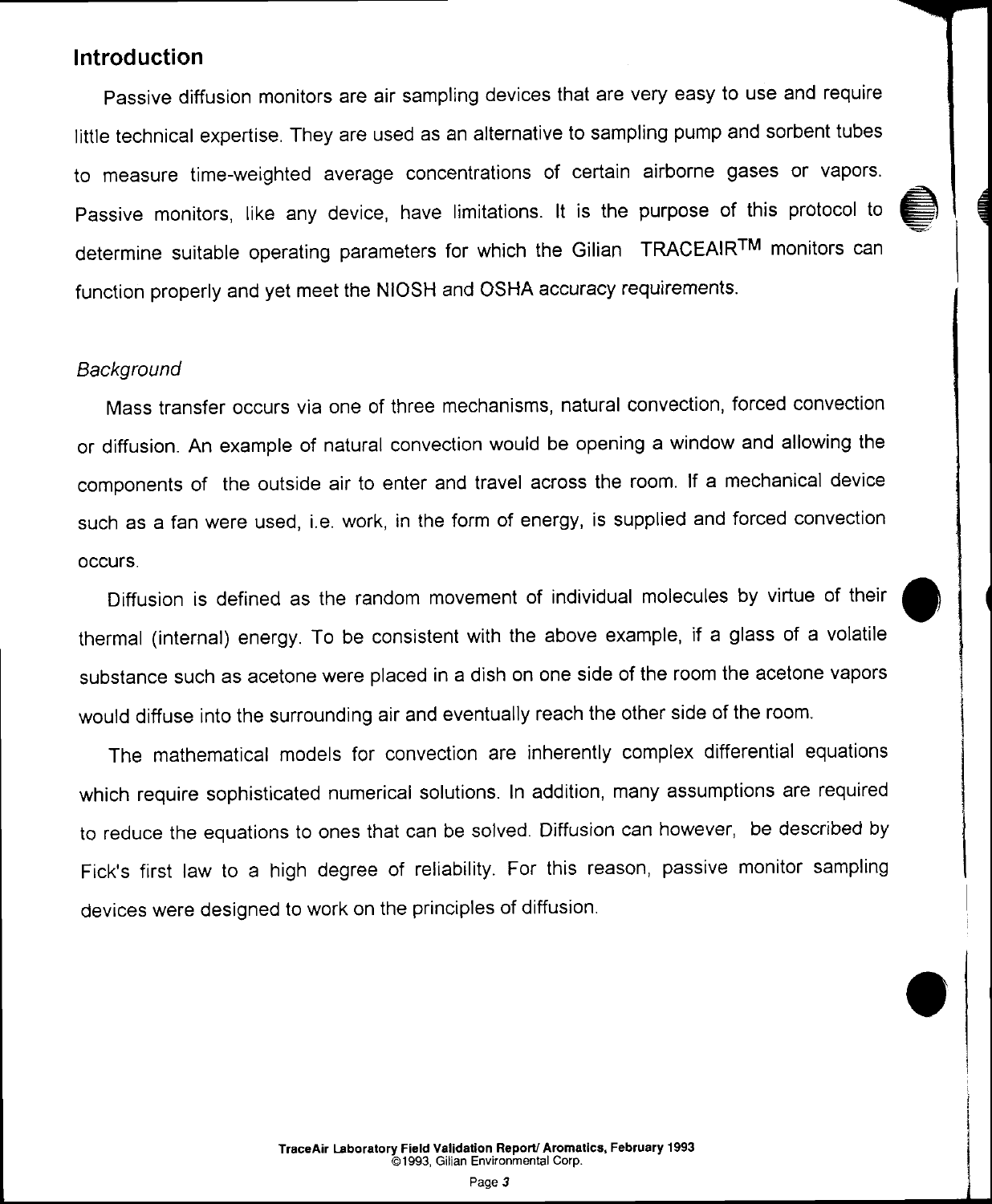The diffusivity of a gas or vapor can be related to the concentration in the following manner:

$$
Jx = DA \frac{\partial C}{\partial X}
$$
 (1)

where

 $Jx =$  diffusive flux in the x direction (mg/min)

 $D =$  diffusion coefficient (cm<sup>2</sup>/min)

A=  $cross$  sectional area ( $cm<sup>2</sup>$ )

 $C =$  concentration (mg/cm<sup>3</sup>)

 $X = length (cm)$ 

# $\partial C$

 $\overline{\partial X}$  $=$  concentration gradient through the diffusion path

The above differential equation can be reduced to a simple algebraic expression by assuming that the concentration gradient is constant. Thus equation 1 above reduces to:

$$
Jx = DA \frac{C - Ce}{L}
$$
 (2)

Where C is the concentration at the surface of the diffusion path and Ce is the concentration at the interface of the sorbent. It can also be assumed that  $Ce = 0$  at the surface of the finally, the diffusive flux can be related to the concentration by the simple sorbent. relationship:

$$
Jx = \frac{DA}{L}C\tag{3}
$$

Integrating equation 3 over time gives us the more useful form:

$$
Ma = \frac{DA}{L}Ct
$$
 (4)

where Ma is the Mass adsorbed in mg.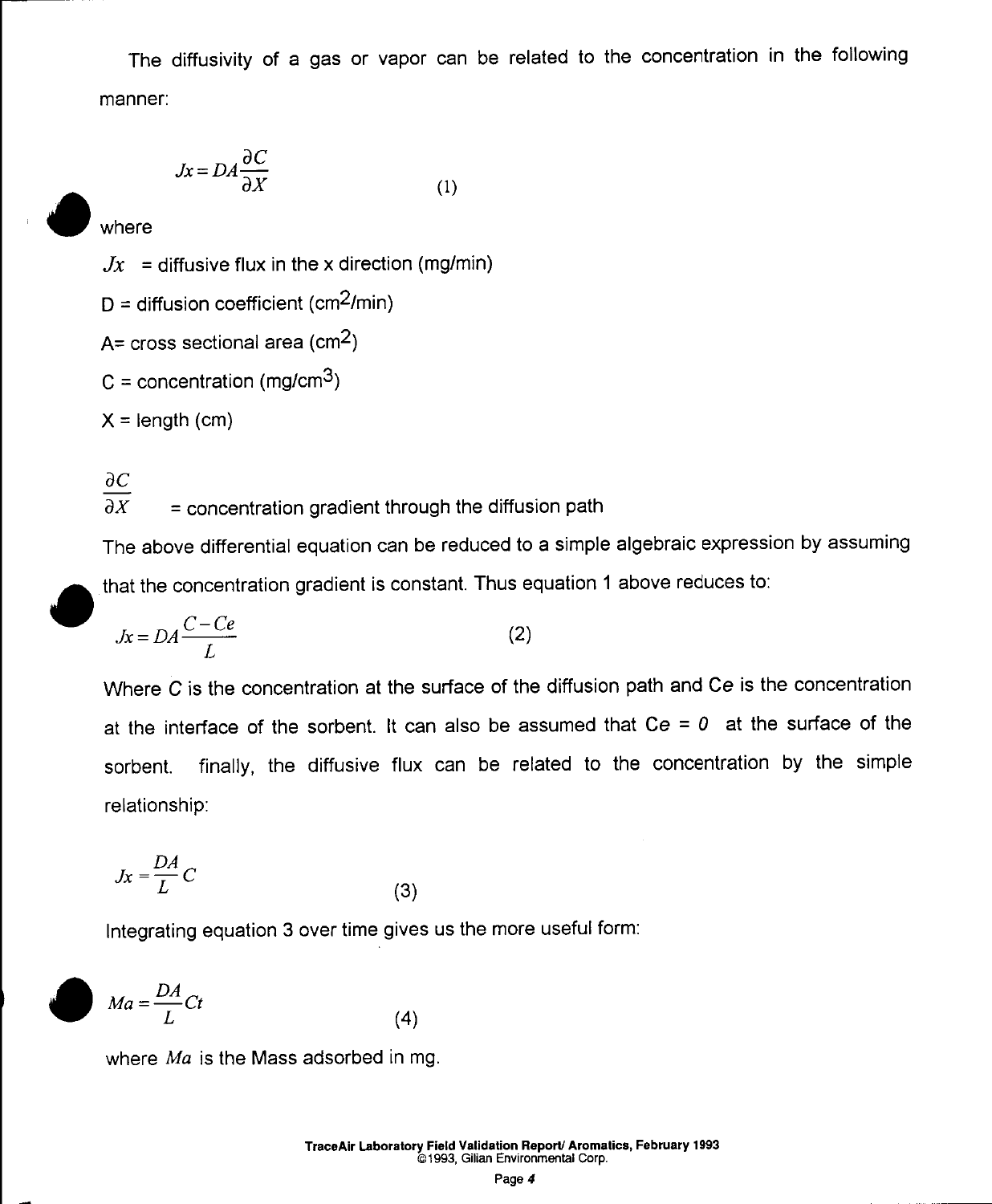It is apparent from an inspection of equation (3) that DA/L has units of  $\text{(cm}^3\text{/min)}$  and has been referred to as the sampling rate.  $Jx$ , the diffusive flux, or the uptake rate, is a linear function of the concentration. If  $Jx$  is plotted versus dose, a straight line results and the slope of the line is DA/L. The diffusion coefficient is a function of the molecular structure of the molecule, the molecular weight, temperature. Since the sampling rate is proportional to the diffusion coefficient, each organic compound has a specific sampling rate.

There is a close analogy between the diffusion resistance in a diffusion path and the resistance in an electrical circuit. According to Ohm's Law, the Voltage varies proportionally to the current<sup>1</sup>. Setting this proportionality to an equality requires a proportionality constant which is, of course, the resistance. A plot of the voltage versus the current yields a straight line the slope of which is the resistance. Thus the sampling rate can be thought of as the resistance to mass transfer. The sampling rate is the most important variable which affects the efficiency of a passive sampler.

### Determination of Sampling Rafes Based on Estimated Diffusion Coefficients

lf experimentally determined sampling rates are not available, sampling rates may be estimated from empirical equations, derived from the kinetic theory of gases that have been developed over the years to estimate diffusion coefficients  $2$ . The Wilke and Lee $3$ modification of the equations developed by Herschfelder, Bird, and Spotz<sup>4</sup> is the most common method currently employed.

$$
Dg = \frac{[22.03 - 5.07\sqrt{0.0345 + \frac{1}{MM}}][\sqrt{0.0345 + \frac{1}{MM}}]}{I_d(3.62 + 1.18V_2^{1/5})^2}
$$
 (5)

MW = Molecular weight

 $I_{\text{el}}$  = Collision Integral

 $V_2$  = Molal Volume

Dg = Diffusion Coefficient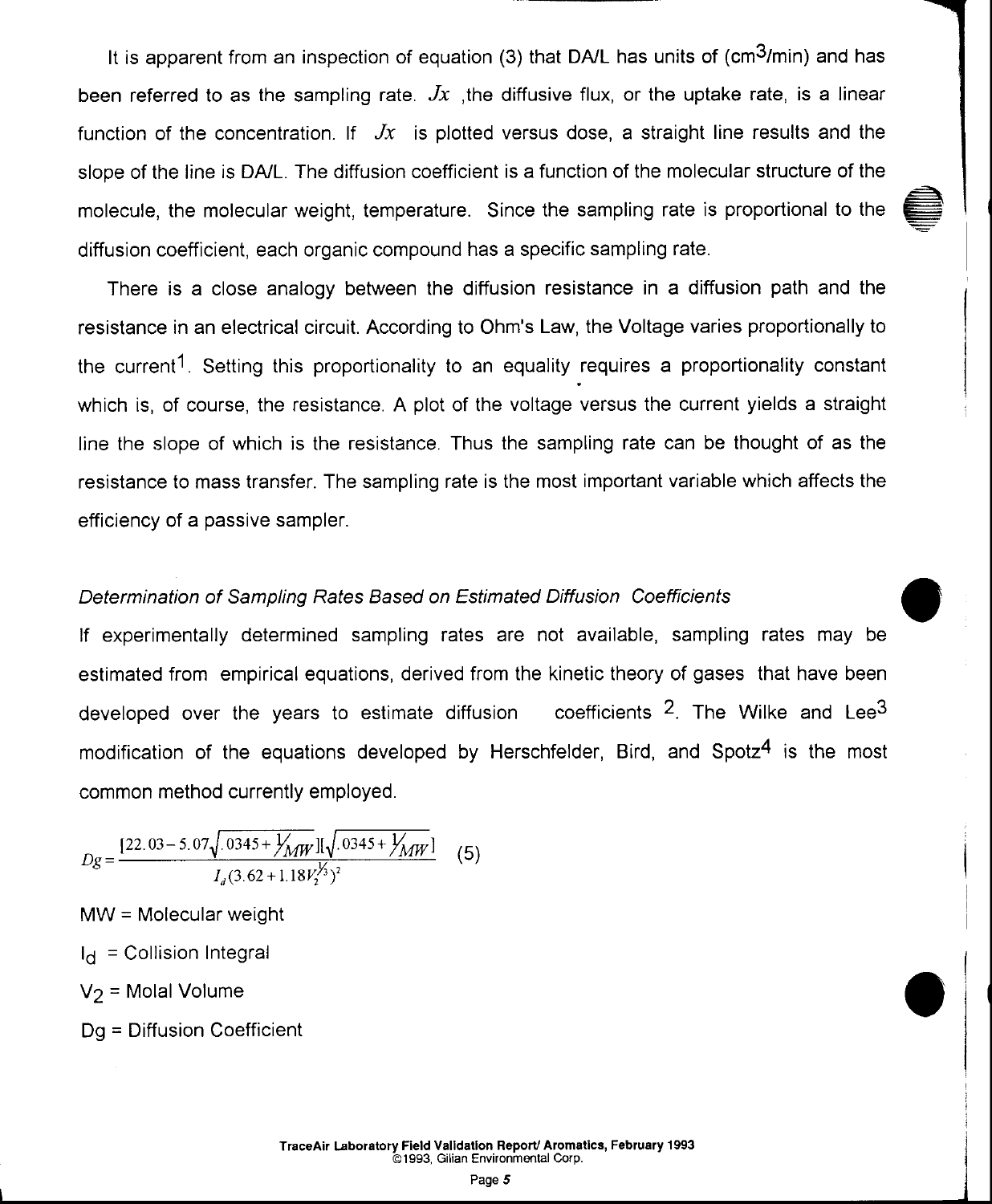Once the diffusion coefficient is known, the sampling rate may be estimated by knowing the A/L ratio of the dosimeter. A comparison of the experimentally determined sampling rate and the estimated values is shown in the Protocol section.

### **Validation Procedure**

The experiments were based on the recommended procedures from the National Institute for Occupational Safety and Health<sup>5</sup> and on validation protocols developed from the experience of the researchers of Gilian Environmental Corp. The experiments were designed to characterize under controlled conditions the following: desorption efficiency, sampling rate and capacity, reverse diffusion, sample stability, temperature, and face velocity. It should be noted that all chamber experiments were performed at 80% relative humidity. Evaluation of the data was based on statistical tests using NIOSH criteria of +/- 25% accuracy at the 95% confidence level.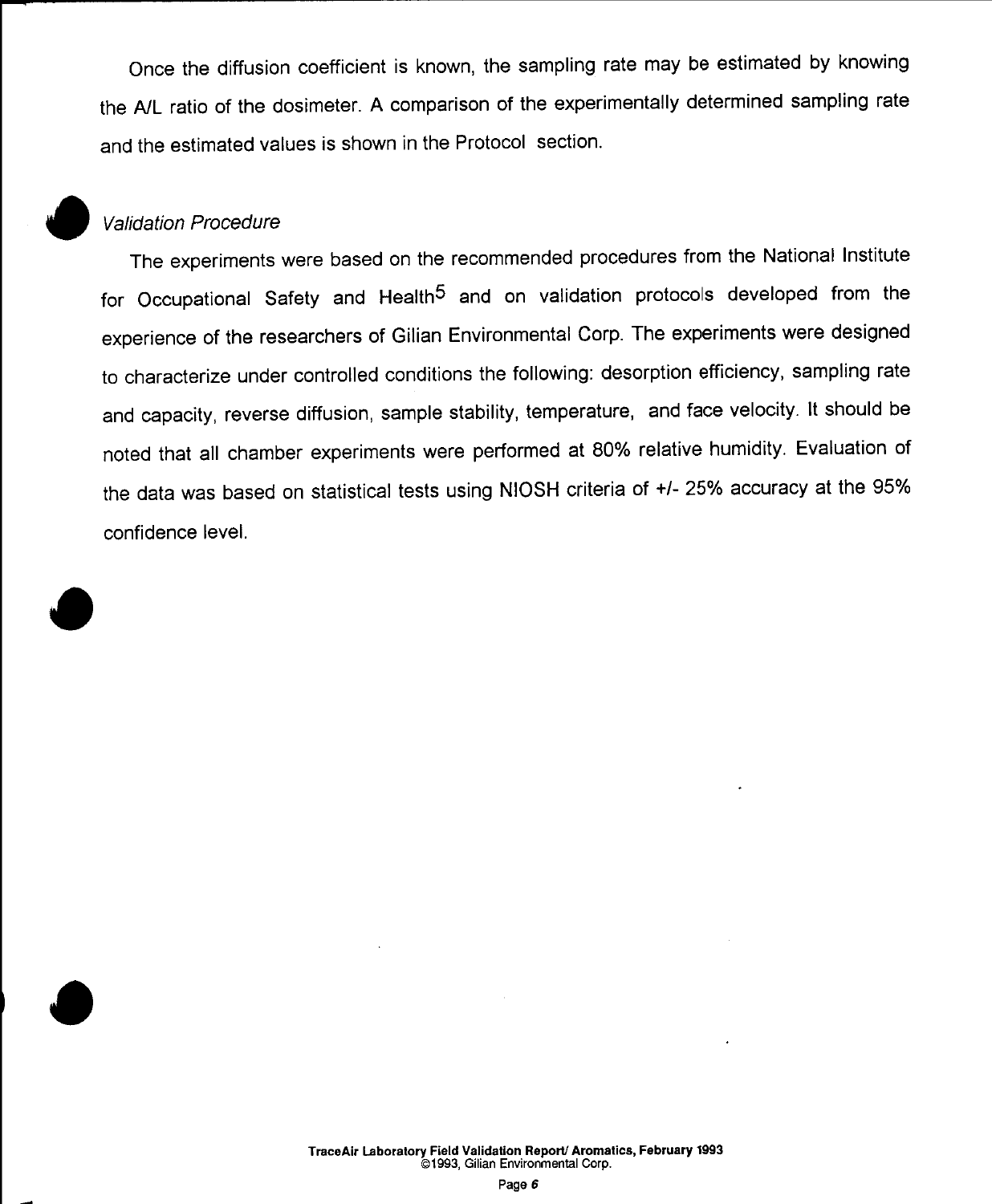# Experimental Section

The cornerstone of the validation work is the dynamic gas generating system. ln order to determine sampling rates, measure performance parameters, and determine the accuracy of the badges, test atmospheres of known concentrations must be generated with a high degree of precision and accuracy.

The dynamic generating system is shown in Figure 1. lt consists of five major sections: 1)the generation section, in which the vapor is produced; 2) the mixing manifold in which the concentrated vapors are diluted; 3) the humidity generation section; 4) the exposure chamber and 5) in-line instrumentation to verify the concentrations. The details of the system have been described in detail by G.O. Nelson <sup>6</sup> and Woodfin 7.





TraceAir Laboratory Field Validation Report/ Aromatics, February 1993 o'1993, Gilian Environmental Corp.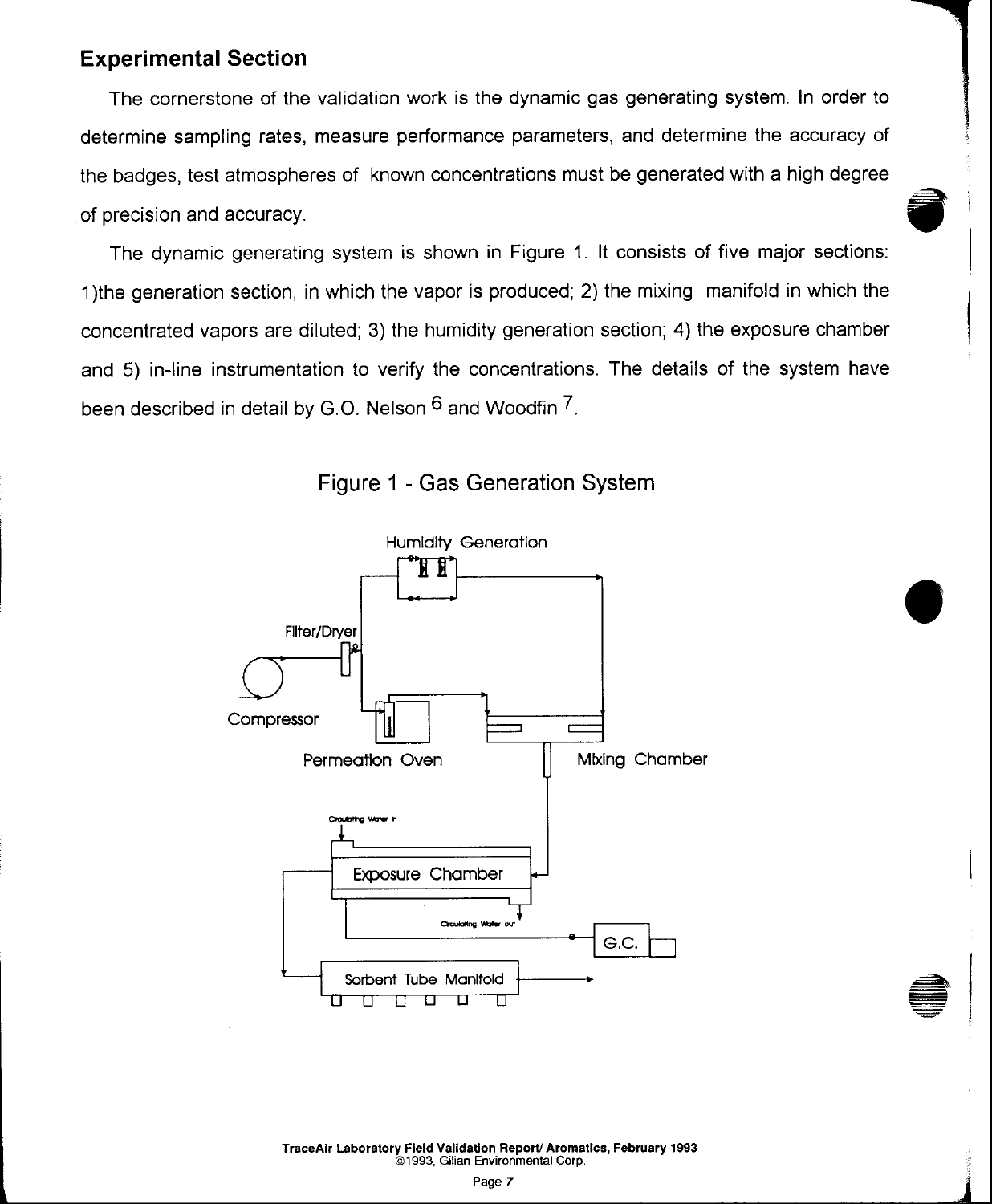Pure air was delivered to the system using two oil-free compressors. In addition, an activated charcoal bed and a refrigerant dryer were used downstream to ensure that clean. dry air was introduced to the system. Air purity was verified with instrumentation prior to all experiments. The vapor contaminant can be generated via one of two methods: 1) permeation tube or 2) syringe pump. In the case of benzene, permeation tubes were used due to the low levels needed. All other compounds used a syringe pump. The permeation rate was determined by daily gravimetric calibration. All flow rates were monitored with high precision rotameters which were calibrated both before and after each experiment with a Gilian Gilibrator bubble calibrator.

The mixing manifold was constructed of inert glass and constructed in such a manner so as to ensure homogeneous mixing. This was verified by conducting a smoke test prior to use. All tubing was constructed using 1/2" inside diameter Teflon to minimize the pressure drop and ensure inertness.

The desired relative humidity was achieved by splitting the diluent air and passing one portion through two water scrubbers in series. The other portion was bypassed. Needle valves controlled the flow through both sections therefore allowing the desired relative humidity to be achieved. The humidity was monitored with an electronic hygrometer and a portable RH meter.

The badge exposure chamber was constructed of inert glass. Its size allowed the face velocity to be controlled by the insertion of Teflon plates to reduce the cross sectional area. Flow rates were in the range of 18-25 liters/min and the minimum face velocity was 20 cm/s. Five badges were inserted into the chamber at one time with a minimum of 4 inches between them in order to prevent starvation at the surface. Air velocities were verified with a hot wire anemometer (TSI Inc.). The temperature of the exposure chamber was kept constant by means of a constant temperature bath circulator.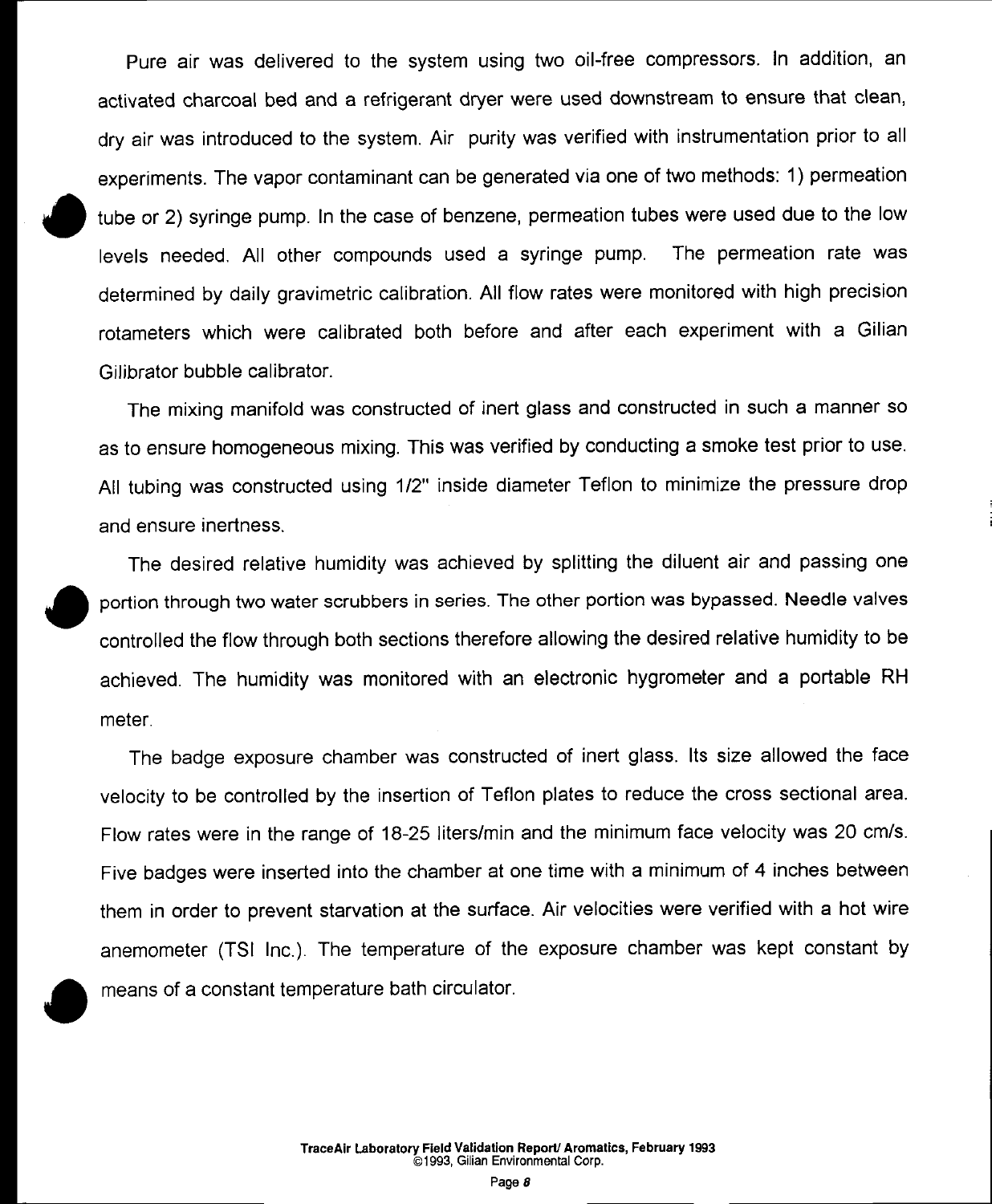The system concentration was verified with an SRI model 8610 portable gas chromatograph with an FID detector and a six foot stainless steel column containing porous polymer packing.

An electronic gas sampling valve was used to obtain four samples

each hour. The GC was calibrated daily. In addition six charcoal tubes were connected to the chamber via a tube manifold. Flow rates were maintained at 50 cc/min +l- 0.1 with constant flow orifices. In all cases, experiments were only conducted when the computed concentration, the concentration measured by the gas chromatograph, and the concentration measured by the pump/tube system all were within 5% agreement of each other.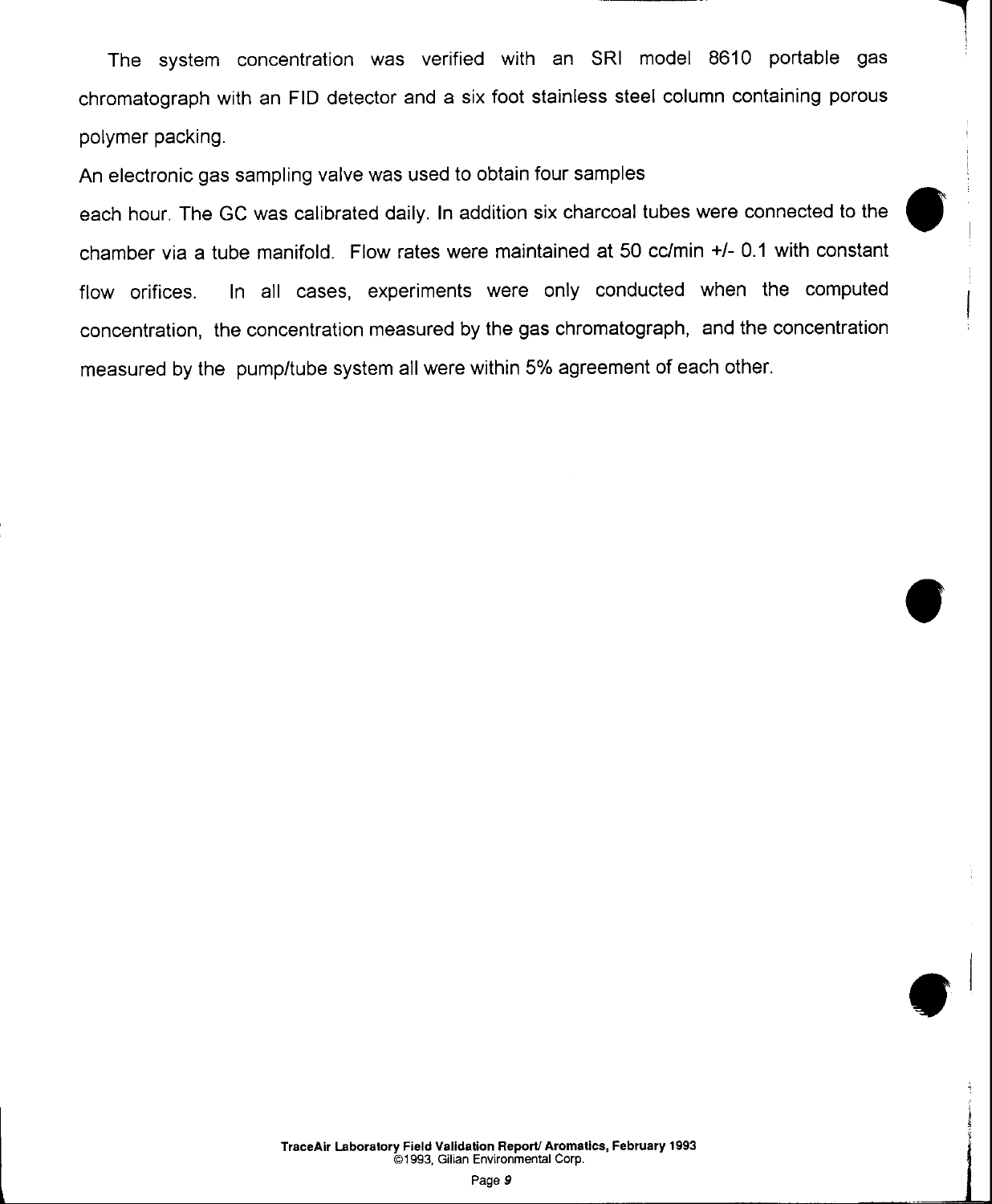# **The Protocol**

Gilian TRACEAIRTM model OVM-2 badges were used throughout the protocol to ensure breakthrough did not occur. In each experiment 5 badges were used. In each case, 80% RH was used. All testing was done at 25 C unless otherwise noted. The only influence that water vapor has on the TRACEAIRTM badges are that they compete for active sites on the charcoal. or in other words, affect the capacity. Therefore performance parameters measured at 80% relative humidity will be valid or superior at any humidity conditions below 80%.

### **Desorption Efficiency**

Desorption Efficiency (DE) values were determined by using the phase equilibrium method. DE values for many organic compounds using carbon disulfide as a desorbing solvent are in the literature. However, DE values can vary significantly as a result of several factors, such as charcoal surface activity, loading, temperature conditions, etc.

In determining the DE values, the charcoal strip was placed in a 4.0 ml GC vial. Into this vial were added 1.5 ml CS<sub>2</sub> and benzene. The benzene concentration of this solution was 5µl/ml. 1.5 ml of this solution was also placed in an empty 4.0 ml vial. The two vials were agitated for 30 minutes, and the solutions were injected into an HP 5880 gas chromatograph with an FID detector. The DE was determined by dividing the benzene peak area of the vial with the charcoal by the peak area of the benzene from the empty vial. Fourteen independent determinations were made. The results are listed below in Table 1.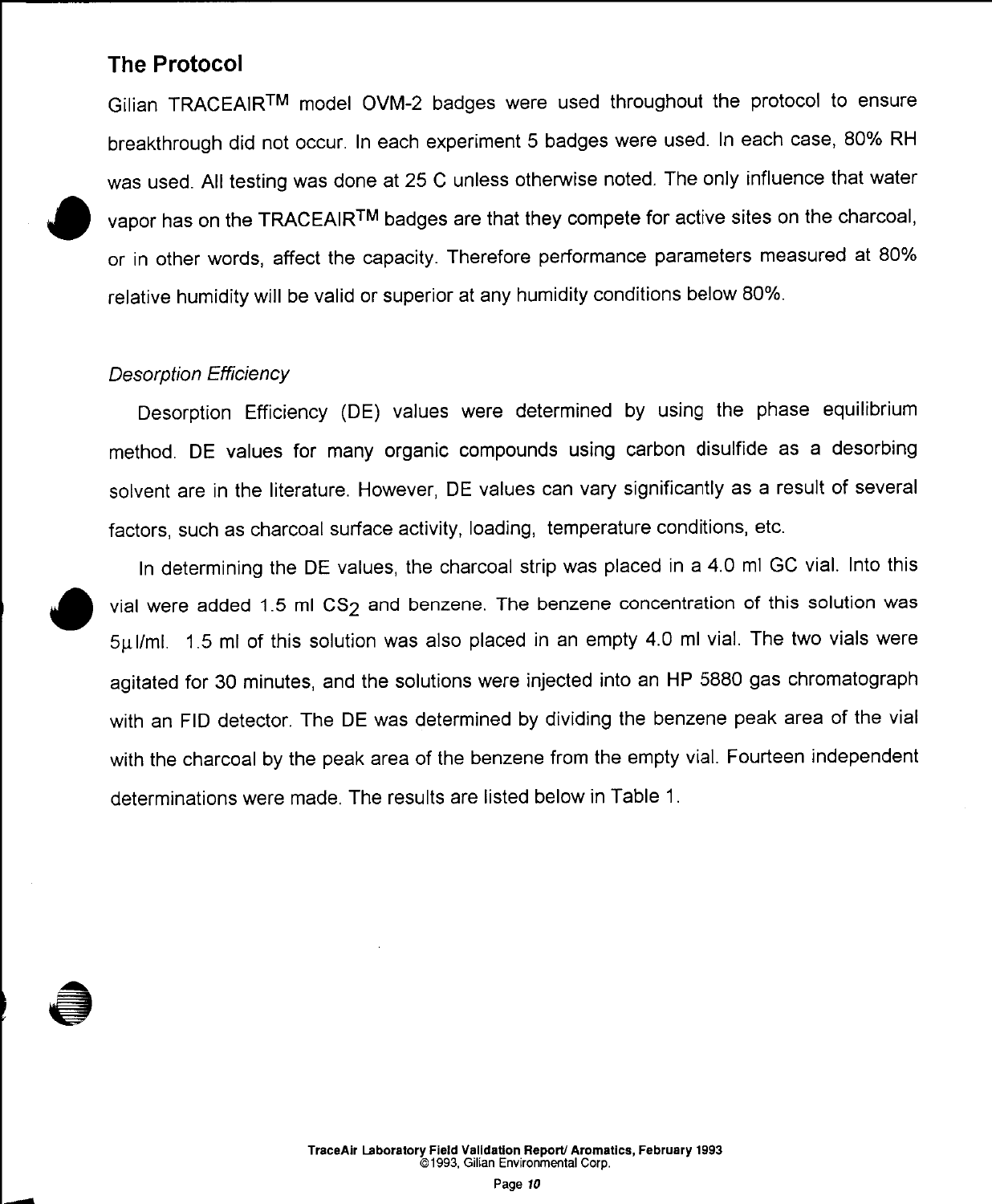# TABLE -1 Desorption Efficiency Results<br>(Phase Equilibrium Method)

 $\ddot{\phantom{a}}$ 

| Spike #          | DE    |
|------------------|-------|
| 1                | 1.005 |
| $\boldsymbol{2}$ | 1.030 |
| 3                | 0.983 |
| $\overline{4}$   | 0.974 |
| 5                | 0.988 |
| 6                | 0.984 |
| 7                | 0.984 |
| 8                | 0.987 |
| 9                | 0.981 |
| 10               | 0.985 |
| $\bar{1}$        | 0.978 |
| 12<br>ï          | 0.980 |
| 13               | 0.946 |
| 14               | 0.954 |
|                  |       |

| Average DE           | O 98 |
|----------------------|------|
| <b>Std Deviation</b> | 0.02 |
| $\%$ CV              | 20   |

TraceAir Laboratory Field Validation Report/ Aromatics, February 1993<br>©1993, Gilian Environmental Corp.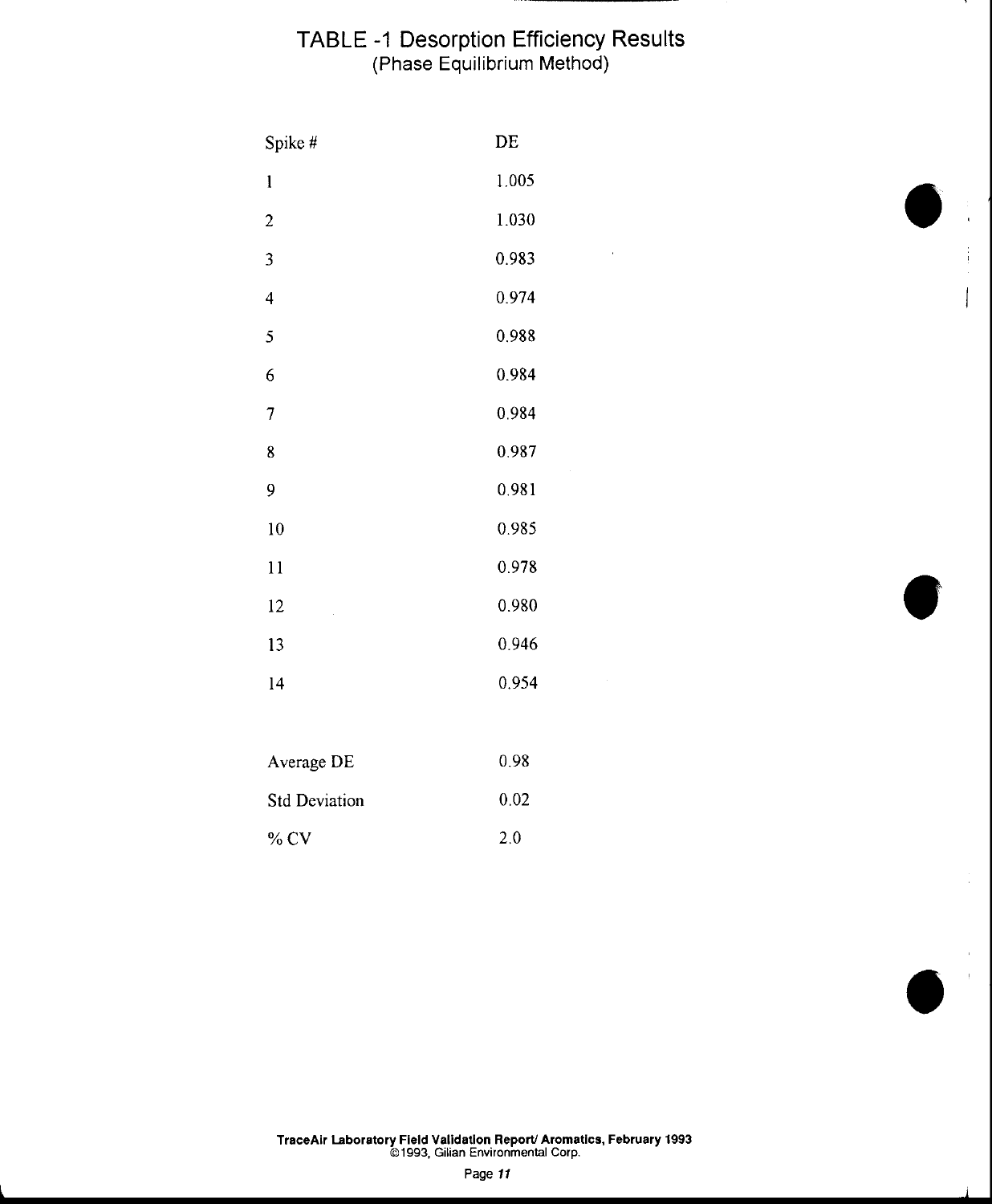### Sampling Rate

In order for Fick's law to apply, and for the passive monitor to be a useful device, the sampling rate must be constant across the range of concentrations expected during field application. In this experiment five monitors were exposed to four different concentrations, each at three different times. The concentrations tested were 0.5 ppm, 1.0 ppm, 2.0 ppm, and 3.0 ppm. The sampling rate for benzene was determined experimentally to be 36.5 cc/min. The results are listed below in table 2.

|       | Time  |                   |       |          |                       |
|-------|-------|-------------------|-------|----------|-----------------------|
| (ng)  | (min) | Rate              |       |          |                       |
| 14660 | 240   | 39.02             | 39.46 | 1.3      | 3.3                   |
| 14730 | 240   | 39.21             |       |          |                       |
| 15240 | 240   | 40.56             |       |          |                       |
| 15370 | 240   | 40.91             |       |          |                       |
| 14120 | 240   | 37.58             |       |          |                       |
| 31730 | 493   | 41.11             | 38.39 | 2.7      | 7.0                   |
| 30930 | 493   | 40.08             |       |          |                       |
| 26440 | 493   | 34.26             |       |          |                       |
| 30180 | 493   | 39.11             |       |          |                       |
| 28870 | 493   | 37.41             |       |          |                       |
| 43450 | 720   | 37.07             | 38.4  | 2.6      | 6.8                   |
| 46290 | 720   | 39.49             |       |          |                       |
| 48150 | 720   | 41.08             |       |          |                       |
| 40480 | 720   | 34.53             |       |          |                       |
| 46700 | 720   | 39.84             |       |          |                       |
| 31280 | 250   | 39.96             | 38.99 | 0.6      | 1.5                   |
| 30120 | 250   | 38.48             |       |          |                       |
| 30480 |       | 38.94             |       |          |                       |
| 30420 | 250   | 38.87             |       |          |                       |
| 30300 | 250   | 38.71             |       |          |                       |
| 51660 | 480   | 34.72             | 38.09 | 2.0      | 5.3                   |
| 59500 |       | 39.99             |       |          |                       |
| 57250 |       | 38.48             |       |          |                       |
| 56750 | 480   | 38.14             |       |          |                       |
| 58170 | 480   | 39.11             |       |          |                       |
|       | Mass  | 250<br>480<br>480 |       | Sampling | Average Std. Dev. %CV |

Table-2 Sampling Rate Determination

 $\sim$  $\ddot{\phantom{a}}$ 

 $\sim$ 

 $\overline{a}$ 

TraceAir Laboratory Field Validation Report/ Aromatics, February 1993 @1993, Gilian Environmental Corp.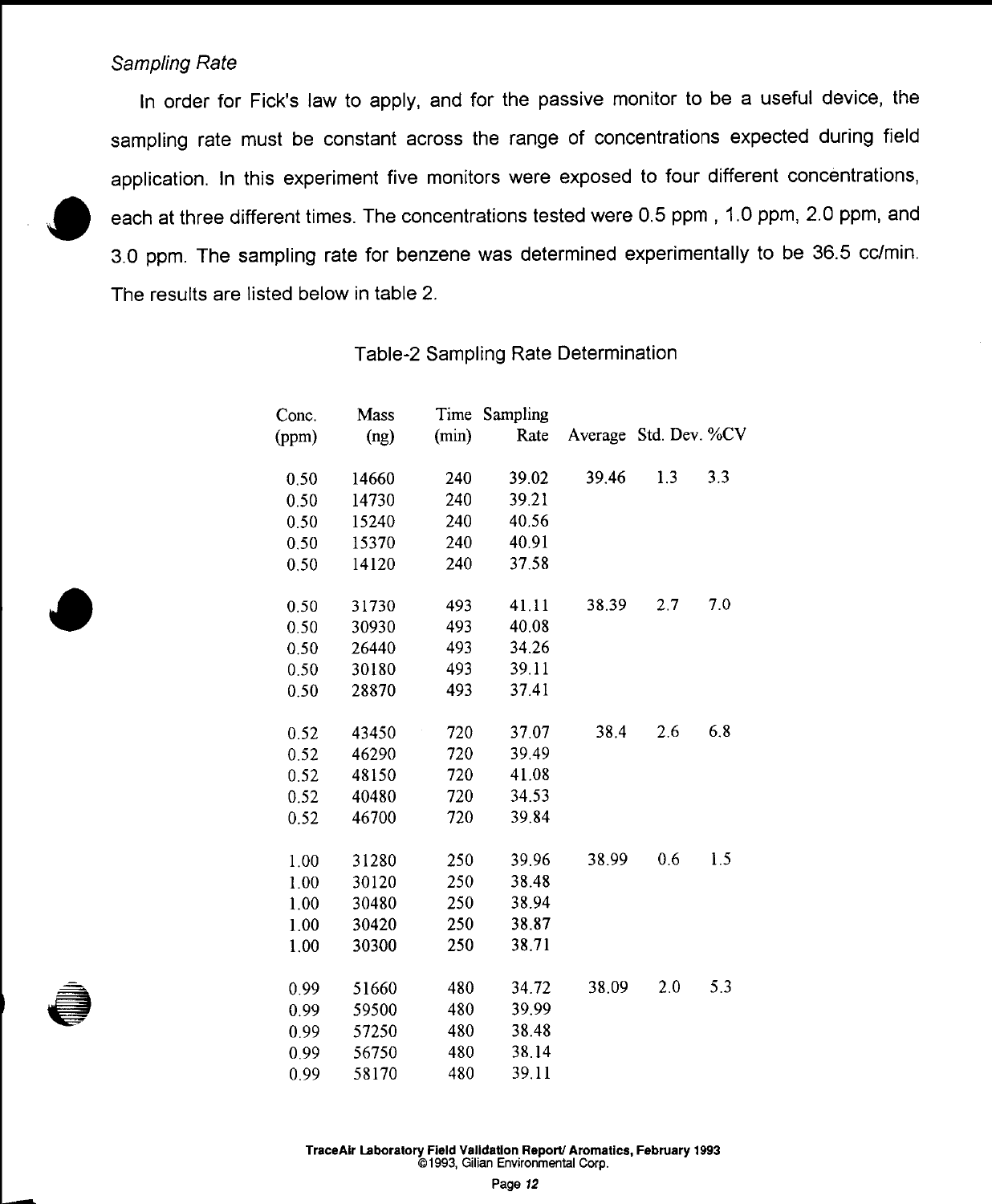

TraceAir Laboratory Field Validation Report/ Aromatics, February 1993 @1993, Gilian Environmental Corp.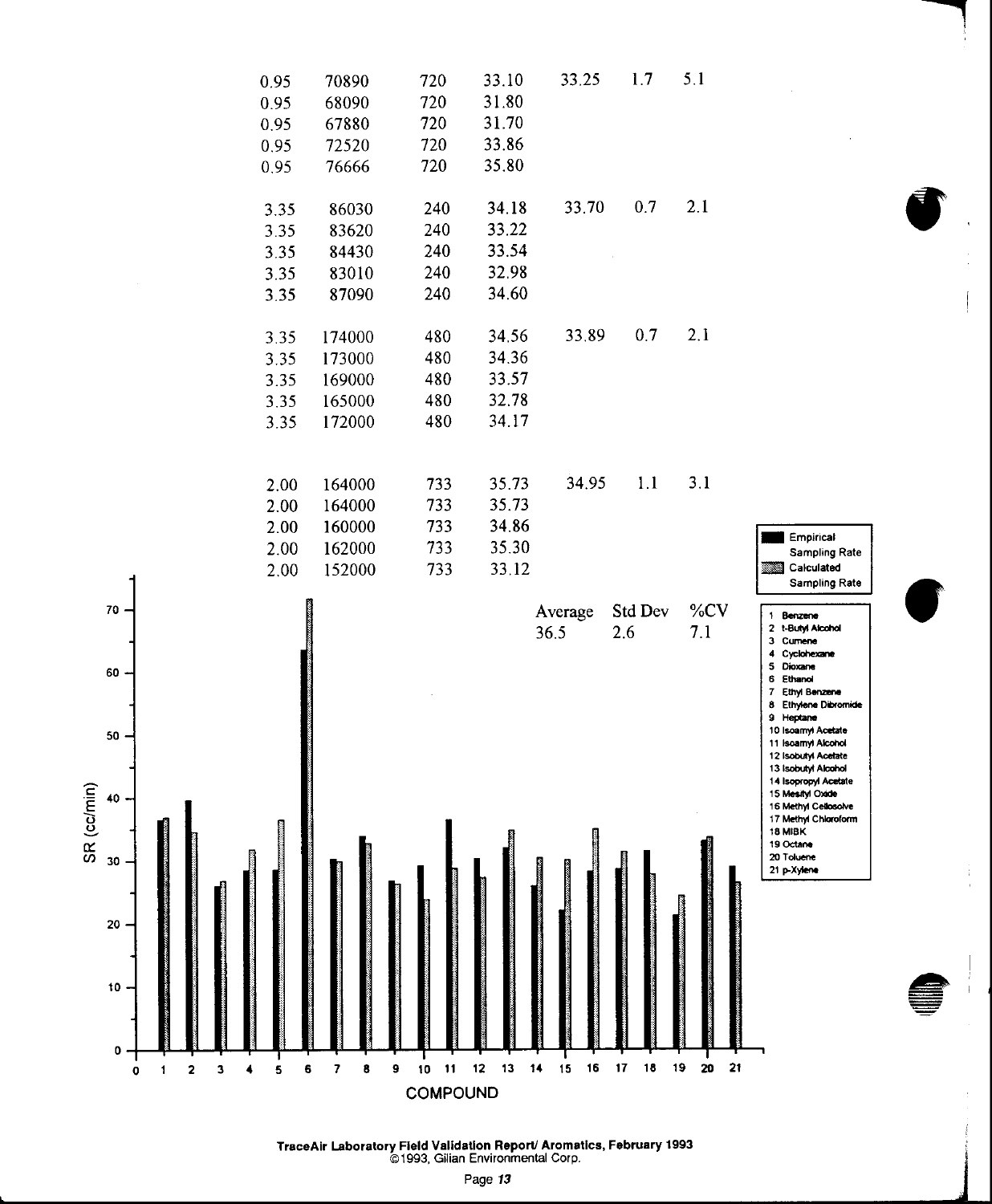### **Estimated Diffusion Coefficient**

As previously described, the Wilke and Lee modification of the Herschfelder equation can be used to estimate diffusion coefficients.

$$
Dg = \frac{[22.03 - 5.07\sqrt{.0345 + \frac{1}{MM}}\sqrt{.0345 + \frac{1}{MM}}]}{I_d(3.62 + 1.18V_2^{y_3})^2}
$$
(5)

This equation has been simplified for a component in air (the diffusion coefficient of a species is a function of the medium). In the above equation MW is the molecular weight,  $I_{\mathbf{d}}$  is the collision integral (and is a function of the molecular interaction),  $V_2$  is the molal volume at normal boiling point. The reader is referred to Perry's handbook for an in depth discussion on estimated diffusion coefficients.

In the case of benzene, the collision integral is 0.5991, the molal volume is 96.0 cc/mole and the molecular weight is 78.11 g/mole. From equation (5), the diffusion coefficient for benzene is 0.0935 cm<sup>2</sup>/s. The A/L ratio for the OVM-1 is 6.6 cm with one cover removed. After converting the diffusion coefficient to cm<sup>2</sup>/min and multiplying by the A/L ratio of 6.7, the estimated sampling rate from equation (5) is 37.6 cm<sup>3</sup>/min. Similarly, theoretical sampling rates are: ethyl benzene 30.4, toluene 34.1, xylene 26.9.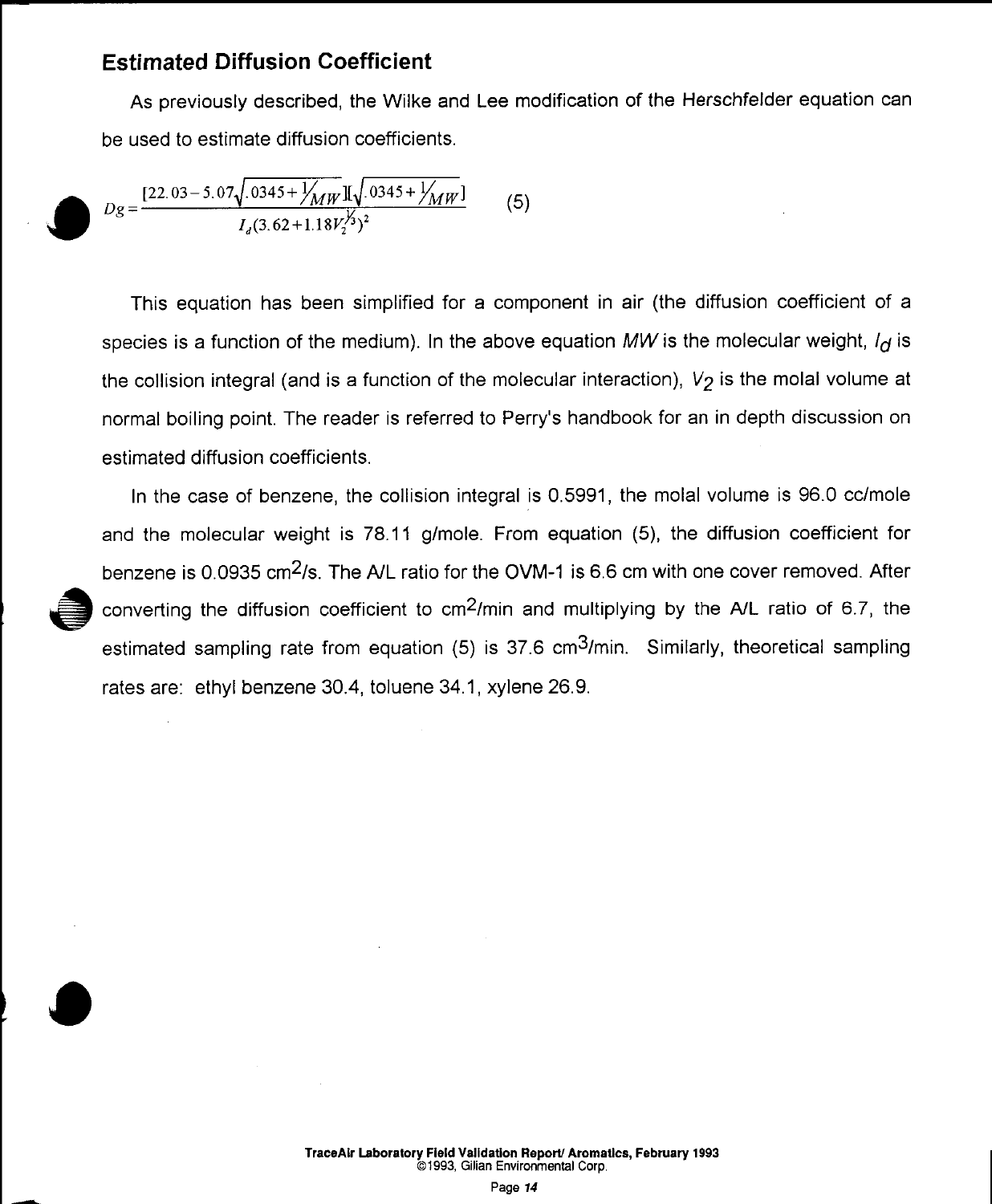**Capacity** 

Five OVM-2 badges were exposed to five times the TWA (5 ppm benzene) for eight and twelve hours. As shown in Table 3, analysis of the backup section showed that no breakthrough occurred. Therefore, the OVM-1 badge, with only one charcoal strip, is suitable for sampling at least five times the TWA for benzene.

# Table 3-Capacity Determination

| Conc.<br>(ppm)           | Mass(ng)<br>(Front)                  | Mass(ng)<br>(Bkup)       | E. Time<br>(min)         | Average<br>Mass | %CV    |
|--------------------------|--------------------------------------|--------------------------|--------------------------|-----------------|--------|
| 5.0<br>5.0<br>5.0<br>5.0 | 273000<br>254000<br>255000<br>266000 | ND<br>ND<br>ND<br>ND     | 480<br>480<br>480<br>480 | 266800          | 5.0    |
| 5.0<br>Conc.<br>(ppm)    | 286000<br>Mass(ng)<br>(Front)        | ND<br>Mass(ng)<br>(Bkup) | 480<br>E. Time<br>(min)  | Average<br>Mass | $\%CV$ |
| 5.0<br>5.0               | 466000                               | ND                       | 720                      | 444200          | 3.5    |

ND - None Detected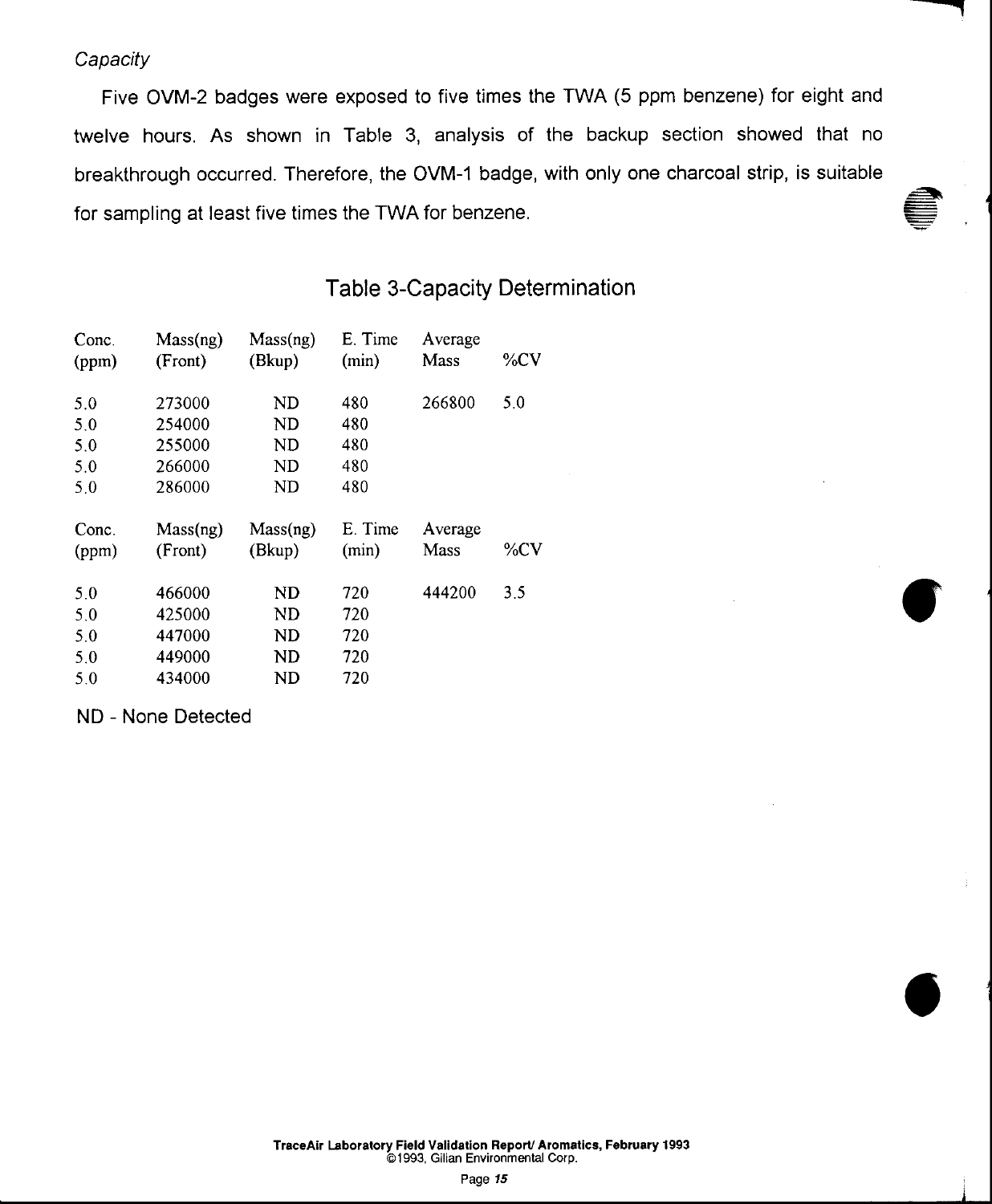### **Reverse Diffusion**

Reverse diffusion may be a significant problem when high peak exposures are followed by very low exposures, particularly for poorly retained species. Reverse diffusion can also become significant as the sorbent approaches saturation.

In order to test for reverse diffusion, five badges were inserted into the exposure chamber and exposed for four hours. A second set of five badges were placed in the chamber and exposed for a total of eight hours. After the first four hours, the analyte flow was turned off and the badges were exposed to pure air for an additional four hours to see if reverse diffusion took place. The data were analyzed by a statistical test of differences for small samples  $(N<sub>30</sub>)<sup>8</sup>$  to assure that the badge performance was not significantly affected by reverse diffusion. When the universe variances are not known and the samples are small, it is necessary to use the t distribution in testing the differences between two means. Assuming normal distribution with a common variance, then the statistic

$$
t = \frac{d - d_0}{s\sqrt{\frac{1}{N_1} + \frac{1}{N_2}}} \tag{6}
$$

has the t distribution with  $n = N_1 + N_2 - 2$ , where  $d = \overline{X_1} - \overline{X_2}$  and  $d_0$  = the stated difference being tested, s can be determined by

$$
s = \sqrt{\frac{\sum x_i^2 - \sum x_i^2}{N_1 + N_2 - 2}} \tag{7}
$$

where  $x_1 = X_1 - \overline{X_1}$  and  $x_2 = X_2 - \overline{X_2}$ . If we employ this test and take  $\alpha = 0.05$ , the critical values will be  $\pm t_0$  is for n=  $N_1+N_2-2$ .

Tables 4 and 5 list the data from the reverse diffusion experiment. Table 4 lists the data that was exposed to the analyte for four hours. Table 5 lists the data for badges that were exposed to the analyte for four hours and to pure air for four hours.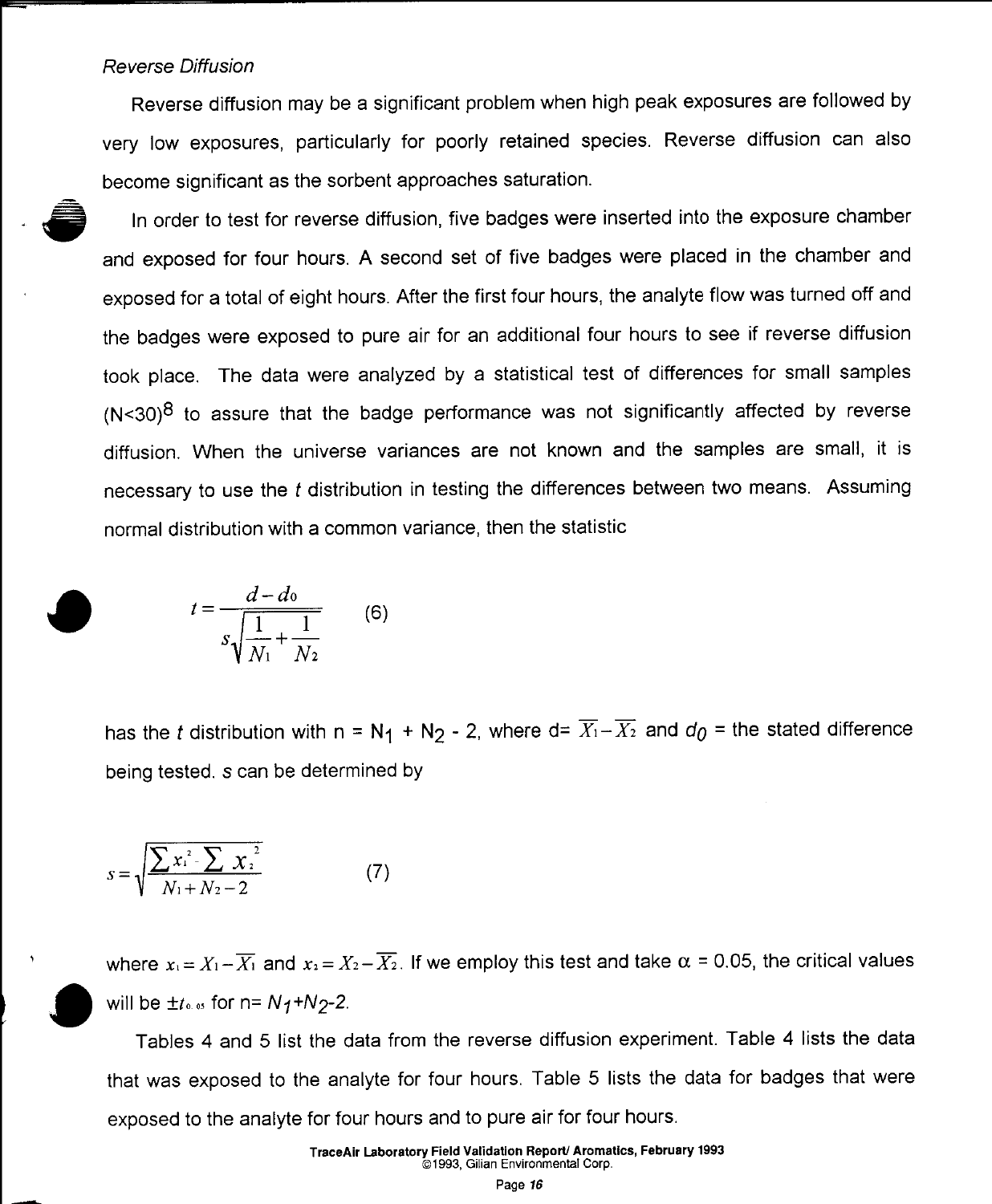# Table 4-Reverse Diffusion (Analyte 4 hours)

| Chamber Mass Time |                |       | Average |        |
|-------------------|----------------|-------|---------|--------|
| Conc.             | $(ng)$ $(min)$ |       | Mass    | $\%CV$ |
| 33                | 84490 240      |       | 82754   | 3.2    |
| 3.3               | 80660          | 240   |         |        |
| 3.3               | 81470 240      |       |         |        |
| 3.3               | 80600          | - 240 |         |        |
| 3.3               | 86550 240      |       |         |        |
|                   |                |       |         |        |

# Table S-Reverse Diffusion (Analyte 4hours, Air 4 hours)

|       |     | Average                                                                |        |
|-------|-----|------------------------------------------------------------------------|--------|
| (nq)  |     | Mass                                                                   | % $CV$ |
|       |     | 79516                                                                  | 3.5    |
| 82080 | 240 |                                                                        |        |
|       |     |                                                                        |        |
| 77110 |     |                                                                        |        |
| 82780 |     |                                                                        |        |
|       |     | Chamber Mass Time<br>(min)<br>78840 240<br>76770 240<br>- 240<br>- 240 |        |

Using a two-tailed t test and  $\alpha$ =0.05, the critical values are  $\pm$  2.306. By applying equations (6) and (7) above, s =0.009 and  $t_{\text{calc}}$ =0.45. Since  $t_{\text{calc}}$   $t_{\text{crit}}$  or 0.177 < 2.306, it can be stated that reverse diffusion was not observed within experimental error from this data.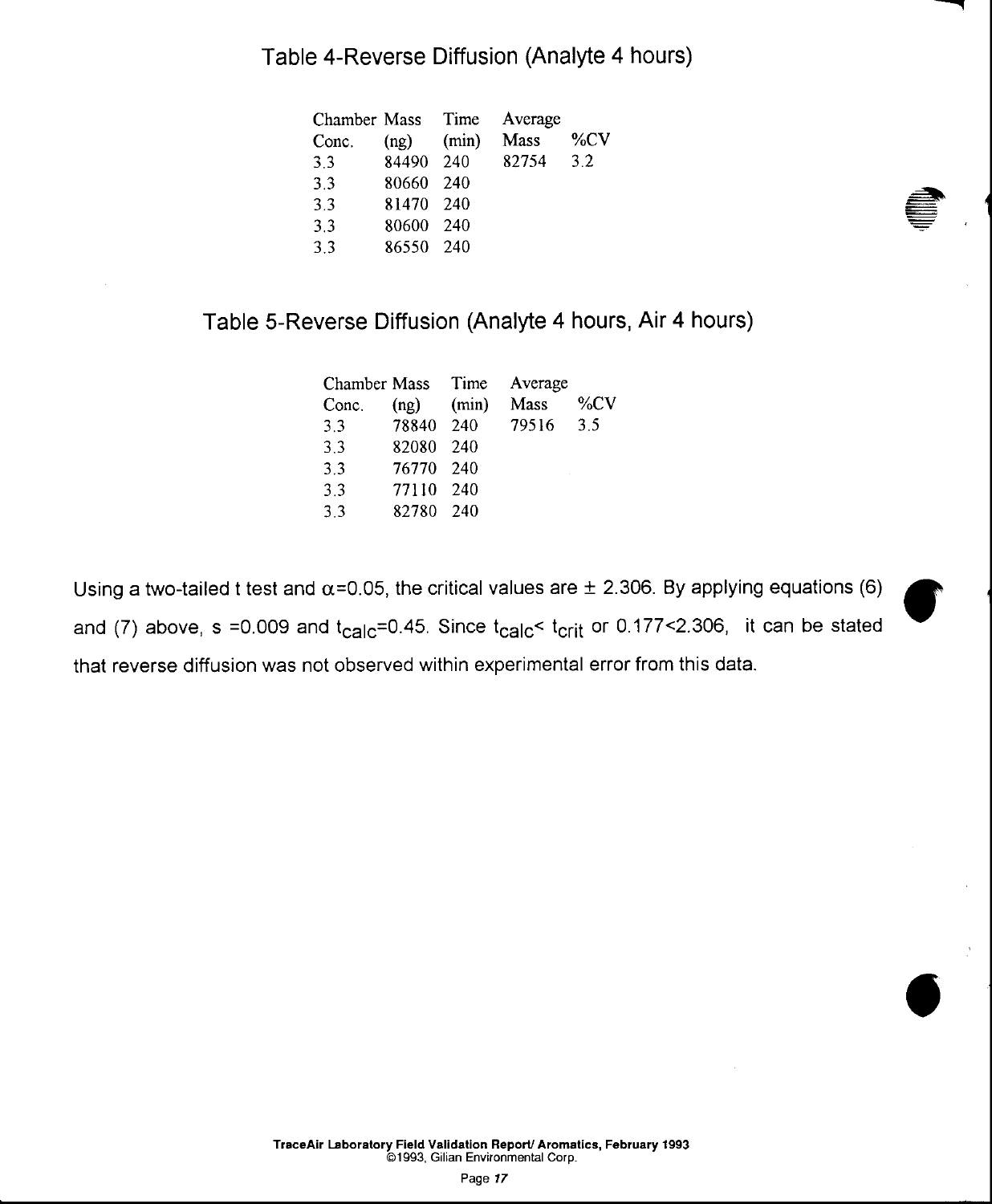### Sample Stability

The purpose of the sample stability is to ensure that the sample will be valid by the time it reaches the laboratory. Three sets of 5 badges were exposed for eight hours. The first five badges were analyzed after 48 hours (unrefrigerated). The second set of badges were analyzed after 14 days unrefrigerated. The third set of badges were analyzed after 14 days, the last 12 of which were refrigerated (this was to simulate two days for a sample to be mailed to the laboratory, after which it would be immediately refrigerated). Table 6 below summarizes the data from the storage stability test.

### Table 6 - Sample Stability

| Chamber Mass |       | Time  | Average |     |
|--------------|-------|-------|---------|-----|
| Conc         | (ng)  | (min) | Mass    | %CV |
| (ppm)        |       |       |         |     |
| 1.01         | 47720 | 480   | 50128   | 5.1 |
| 1.01         | 50420 | 480   |         |     |
| 1.01         | 54320 | 480   |         |     |
| 1.01         | 48850 | 480   |         |     |
| 1.01         | 49330 | 480   |         |     |
| 0.99         | 46630 | 480   | 47510   | 6.2 |
| 0.99         | 52340 | 480   |         |     |
| 0.99         | 44880 | 480   |         |     |
| 0.99         | 47990 | 480   |         |     |
| 0.99         | 45710 | 480   |         |     |
| 1.00         | 52840 | 480   | 52210   | 2.6 |
| 1.00         | 51590 | 480   |         |     |
| 1.00         | 53470 | 480   |         |     |
| 1.00         | 52980 | 480   |         |     |
| 1.00         | 50170 | 480   |         |     |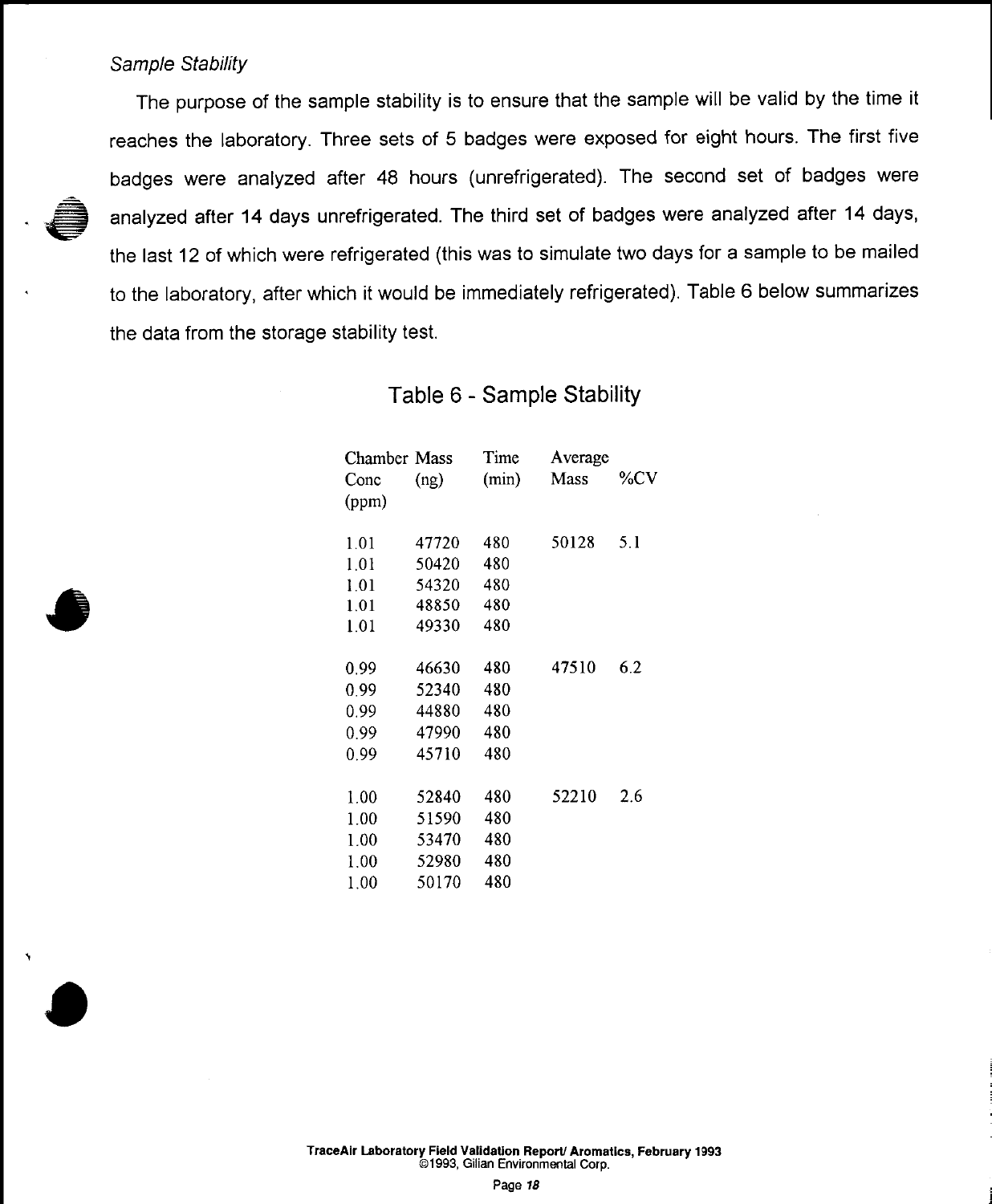### Temperature Effects

According to the kinetic theory of gases, the diffusion coefficient D is a function of absolute temperature and pressure by the equation:

$$
D = f(T^{3/2}/P) \tag{8}
$$

The mass collected, however, can be shown to be independent of pressure. The mass flux is a function of the diffusion coefficient and the concentration, or M=f(D,C). From the ldeal gas law, we know that the concentration is inversely proportional to the temperature, or C=f(P/T).

Making the above substitution, the Mass flux, and the Mass collected are related to the temperature by the following correlation<sup>9</sup>:

 $M = f(T^{1/2})$  (9)

This temperature effect is slight, resulting in approximately a 1% change per every 10oF and can be corrected for during the calculations.

The temperature effects portion of the protocol was conducted by exposing three groups of five monitors for four hours each at temperatures of  $10^{\circ}$ C,  $25^{\circ}$ C and  $40^{\circ}$ C. The data for the temperature effects are presented by showing their effect on the sampling rate and are presented below in Table 7.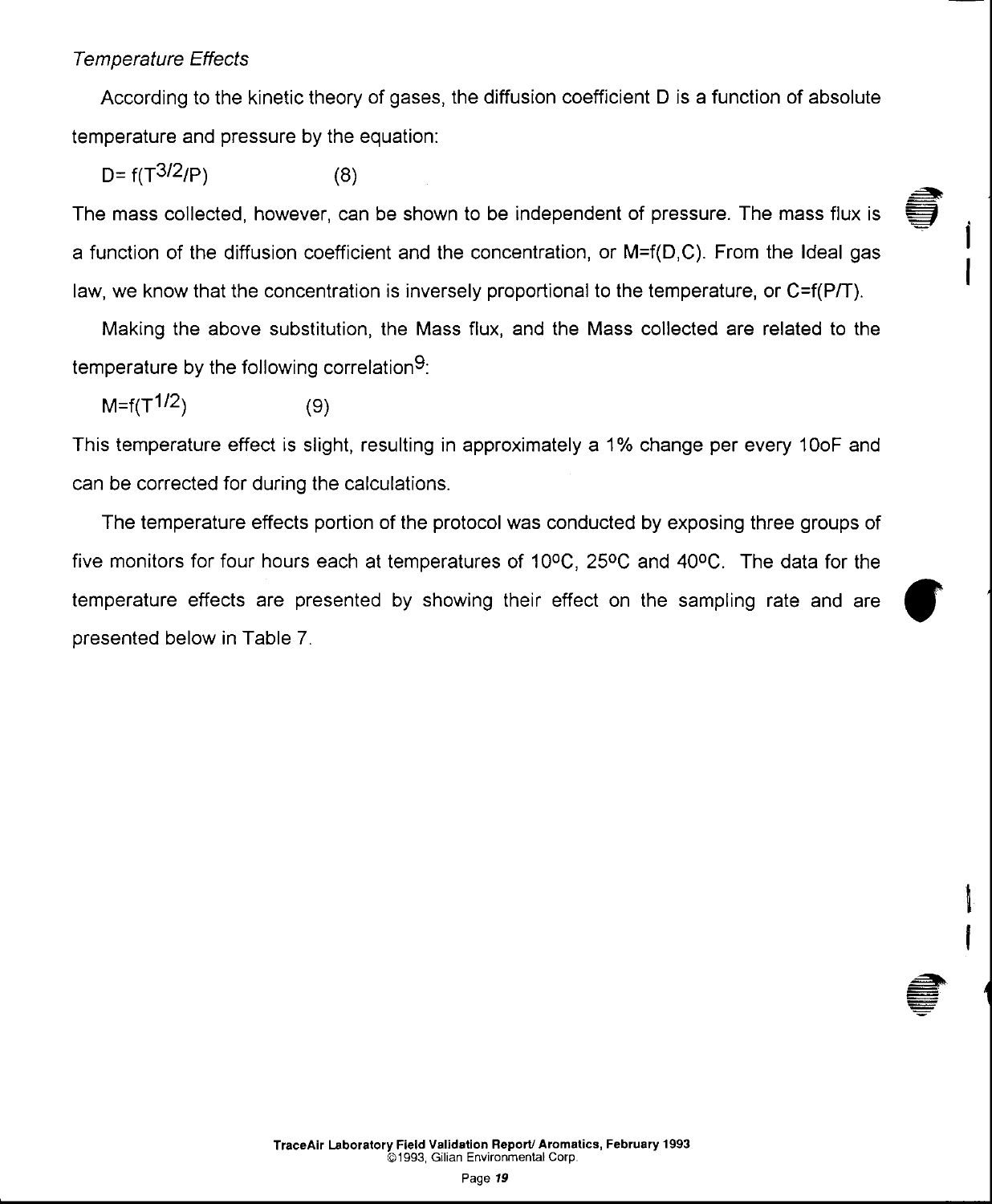# Table 7 - Temperature Effects

| (C) |                | Temp Conc. Mass Time | Sampling<br>Rate                   |       |     |     |
|-----|----------------|----------------------|------------------------------------|-------|-----|-----|
|     | $(ppm)$ $(ng)$ |                      | (min) (cc\min) Average Std Dev %CV |       |     |     |
| 10  | 1.1            | 26620 240            | 32.21                              | 30.46 | 1.7 | 5.6 |
|     | 1.1            | 25800 240            | 31.21                              |       |     |     |
|     | 1.1            | 23000 240            | 27.83                              |       |     |     |
|     | 1.1            | 25790 240            | 31.20                              |       |     |     |
|     | 1.1            | 24690 240            | 29.87                              |       |     |     |
| 25  | 0.99           | 31280 250            | 36.98                              | 36.08 | 0.5 | 1.4 |
|     | 0.99           | 30120 250            | 35.61                              |       |     |     |
|     | 0.99           | 30480 250            | 36.04                              |       |     |     |
|     | 0.99           | 30420 250            | 35.97                              |       |     |     |
|     | 0.99           | 30300 250            | 35.82                              |       |     |     |
| 40  | 0.99           | 35160 274            | 37.93                              | 37.35 | 1.0 | 2.7 |
|     | 0.99           | 33910 274            | 36.58                              |       |     |     |
|     | 0.99           | 35420 274            | 38.21                              |       |     |     |
|     | 0.99           | 33350 274            | 35.98                              |       |     |     |
|     | 0.99           | 35250 274            | 38.03                              |       |     |     |

The above data have been normalized by applying the

appropriate temperature correction.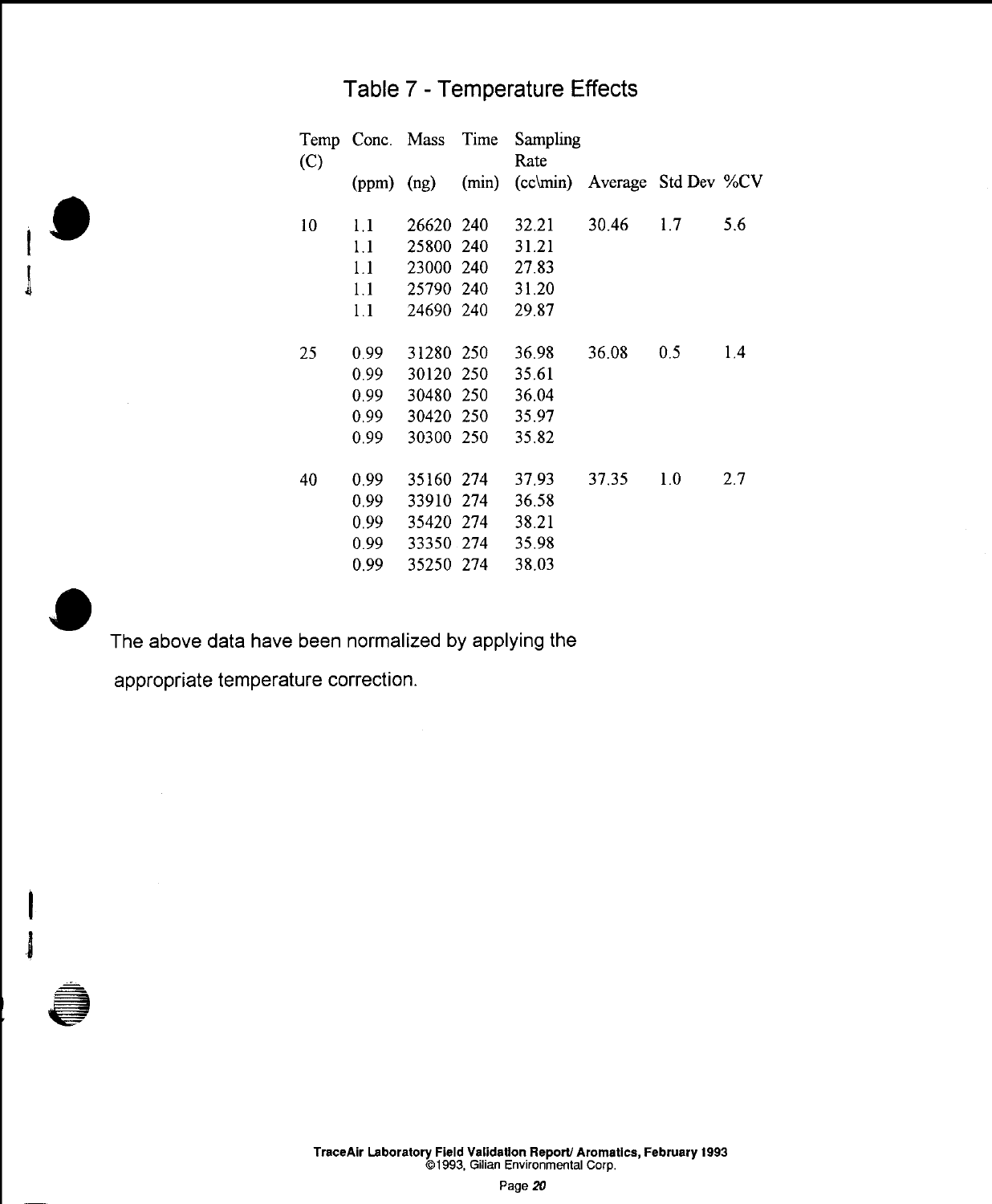### Velocity Effects

Perhaps one of the most significant influences on passive dosimeters is the effect of face velocity. lf the face velocity is too low, starvation occurs at the surface of the badge, and therefore a minimum velocity is required for mass transfer of the contaminant to the surface of the monitor. On the other hand, if the face velocity is excessive, convective mass transport mechanisms become significant and the diffusion models begin to break down.

Many badge manufacturer's control the rate of mass transfer by employing membranes to minimize or control the convective airflow. The Gilian TRACEAIRTM monitors do not utilize membranes but control the convective transport properties by optimizing the L/D ratio of the diffuser. In general, the L/D ratio should be approximately 3.0. An L/D ratio of less than three does not reduce the velocity effects, while an L/D ratio above 3.0 increases the likelihood of the molecule exiting the diffuser rather than entering. This is cornerstone of the TRACEAIRTM design which does not require membranes or shields which can become clogged and which can also reduce the response time9.

For the face velocity step of the experiment, two groups of five badges were each exposed. The first group of five was exposed at 20 cm/s and the final group was exposed at 300 cm/s. A special chamber with a greatly reduced diameter was used in order to allow this magnitude of velocity to be achieved. The data for the velocity effects, and how it influences the sampling rate are presented below in table 8.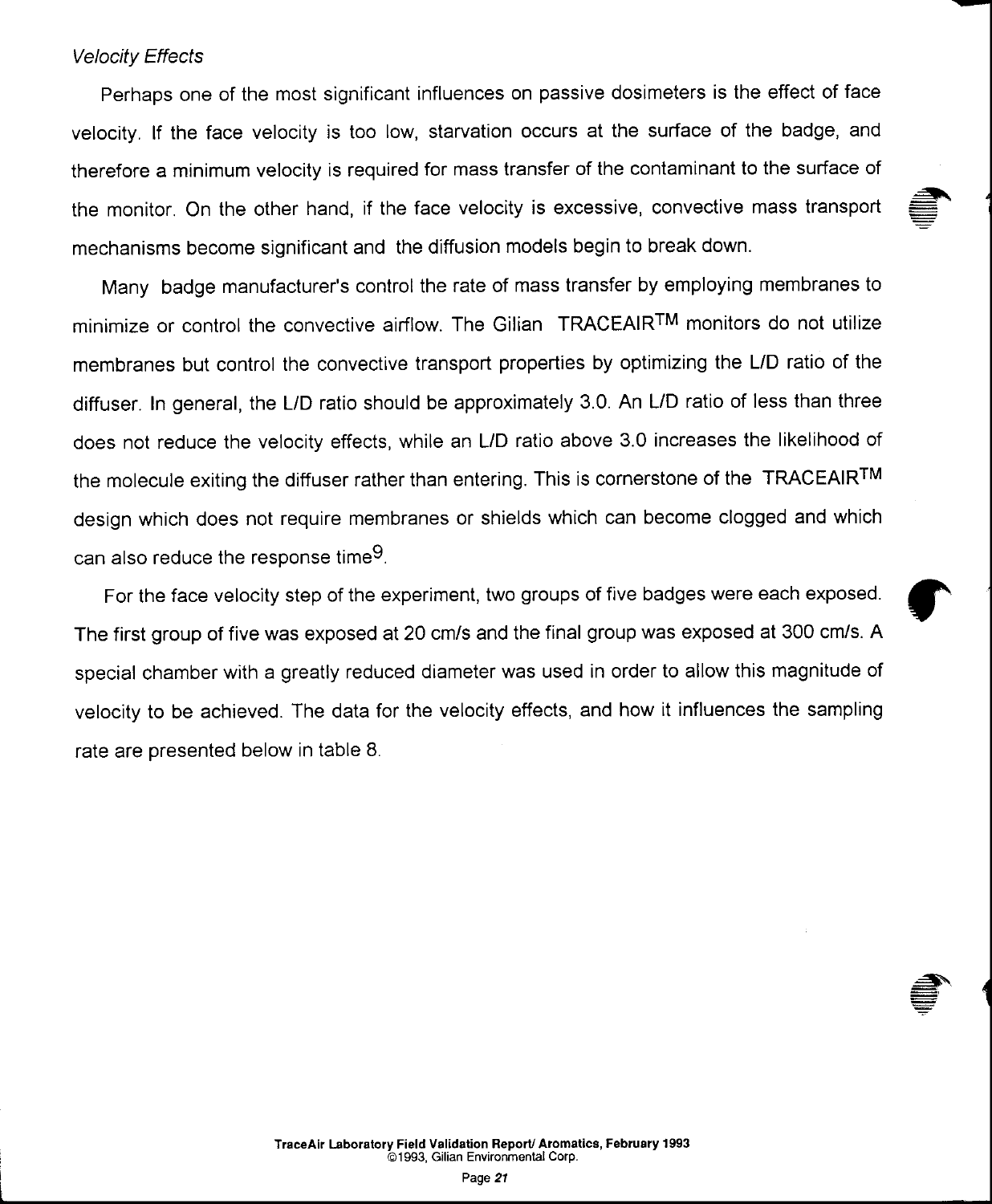# Table 8 - Velocity Effects

| Velocity Conc. Mass Time |                      |                                                                         | (cm/s) (ppm) (ng) (min) Average %CV |     |
|--------------------------|----------------------|-------------------------------------------------------------------------|-------------------------------------|-----|
| 20                       | 1.02                 | 1.02 25660 240<br>1.02 26430 240<br>1.02 25800 240<br>1 02 24510 240    | 22800 240 25040                     | 5.7 |
| 300                      | 0.99<br>0.99<br>0.99 | 27160 240<br>27830 240<br>0.99 26320 240<br>0.99 25230 240<br>26220 240 | 26552                               | 3.7 |

It is apparent from the data above that there is no significant difference between each group.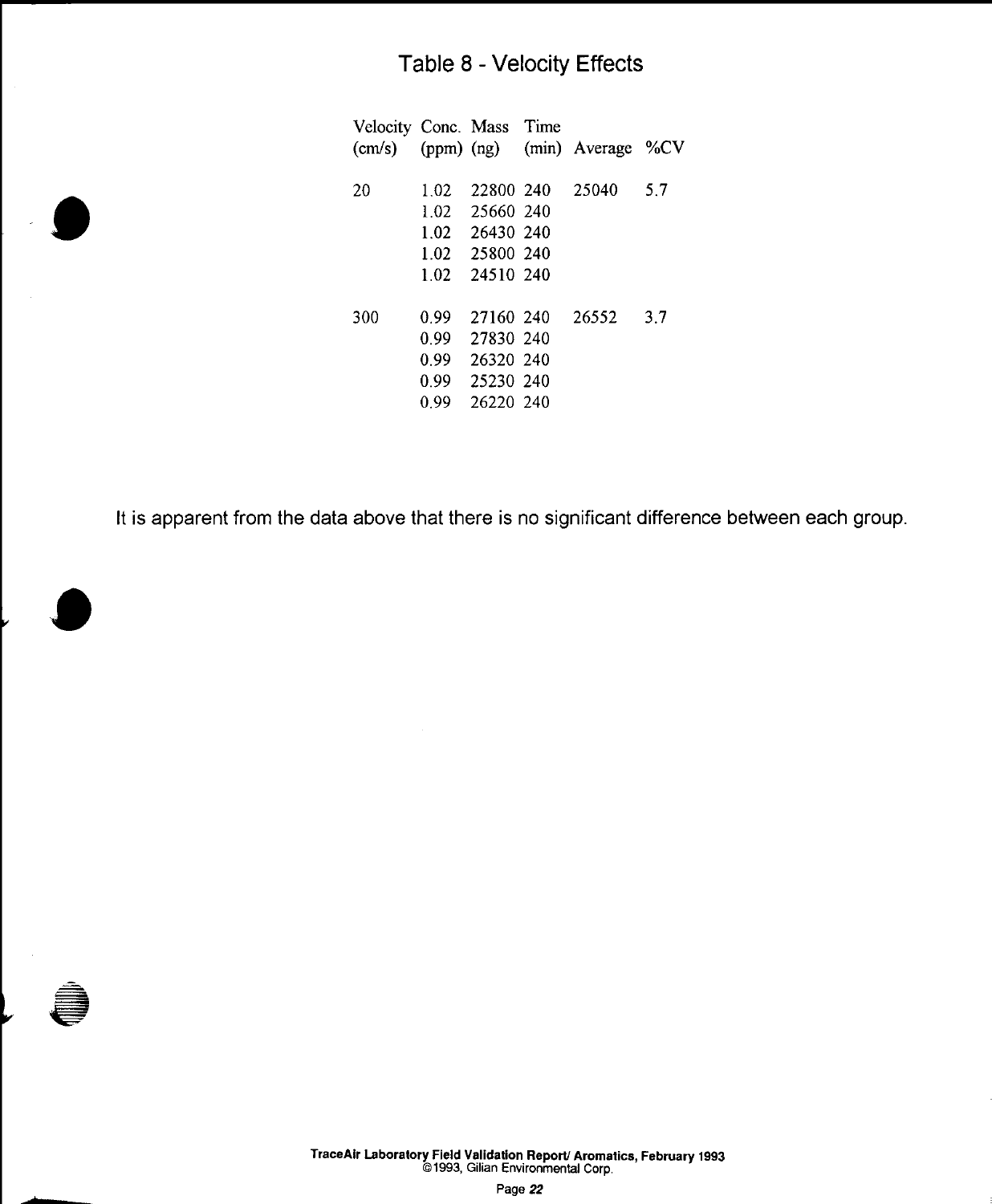### Overall Accuracy and Precision

As stated earlier, the accuracy and precision of passive monitors must meet the NIOSH and OSHA requirements of +/- 25% at the 95% confidence interval. In order for a device to be a viable, useful product, it must meet this criteria across the full spectrum of conditions which will be encountered in the field.

The results of the laboratory validation work are depicted in table 8. Exposure concentrations ranged from 0.5 ppm to 3.0 ppm. ln summary, the data shows that the Gilian TRACEAIRTM OVM badges show the mean coefficient of variation was 4.6% with an absolute mean bias of 0.17%. This results in an overall accuracy of 9.4%. The complete set of protocol data is shown below in Table 9.

| Chamber | Mass  | Time  | Badge |                  |     |     |
|---------|-------|-------|-------|------------------|-----|-----|
| Conc    | (ng)  | (min) | Conc  | Average %CV Bias |     |     |
| (ppm)   |       |       |       |                  |     |     |
|         |       |       |       |                  |     |     |
| 0.50    | 14660 | 240   | 0.53  | 0.54             | 3.7 | 8.0 |
| 0.50    | 14730 | 240   | 0.54  |                  |     |     |
| 0.50    | 15240 | 240   | 0.55  |                  |     |     |
| 0.50    | 15370 | 240   | 0.56  |                  |     |     |
| 0.50    | 14120 | 240   | 0.51  |                  |     |     |
|         |       |       |       |                  |     |     |
| 0.50    | 31730 | 493   | 0.56  | 0.52             | 7.7 | 4.0 |
| 0.50    | 30930 | 493   | 0.55  |                  |     |     |
| 0.50    | 26440 | 493   | 0.47  |                  |     |     |
| 0.50    | 30180 | 493   | 0.53  |                  |     |     |
| 0.50    | 28870 | 493   | 0.51  |                  |     |     |
|         |       |       |       |                  |     |     |
| 0.52    | 43450 | 720   | 0.53  | 0.55             | 7.3 | 5.8 |
| 0.52    | 46290 | 720   | 0.56  |                  |     |     |
| 0.52    | 48150 | 720   | 0.58  |                  |     |     |
| 0.52    | 40480 | 720   | 0.49  |                  |     |     |
| 0.52    | 46700 | 720   | 0.57  |                  |     |     |
|         |       |       |       |                  |     |     |
| 1,00    | 31280 | 250   | 1.09  | 1.06             | 1.9 | 6.0 |
| 1.00    | 30120 | 250   | 1.05  |                  |     |     |
| 1.00    | 30480 | 250   | 1.06  |                  |     |     |
| 1.00    | 30420 | 250   | 1.06  |                  |     |     |
| 1.00    | 30300 | 250   | 1.06  |                  |     |     |
|         |       |       |       |                  |     |     |

# Table 9 - Overall Accuracy

TraceAir Laboratory Field Validation Report/ Aromatics, February 1993 61993. Gilian Environmental Corp.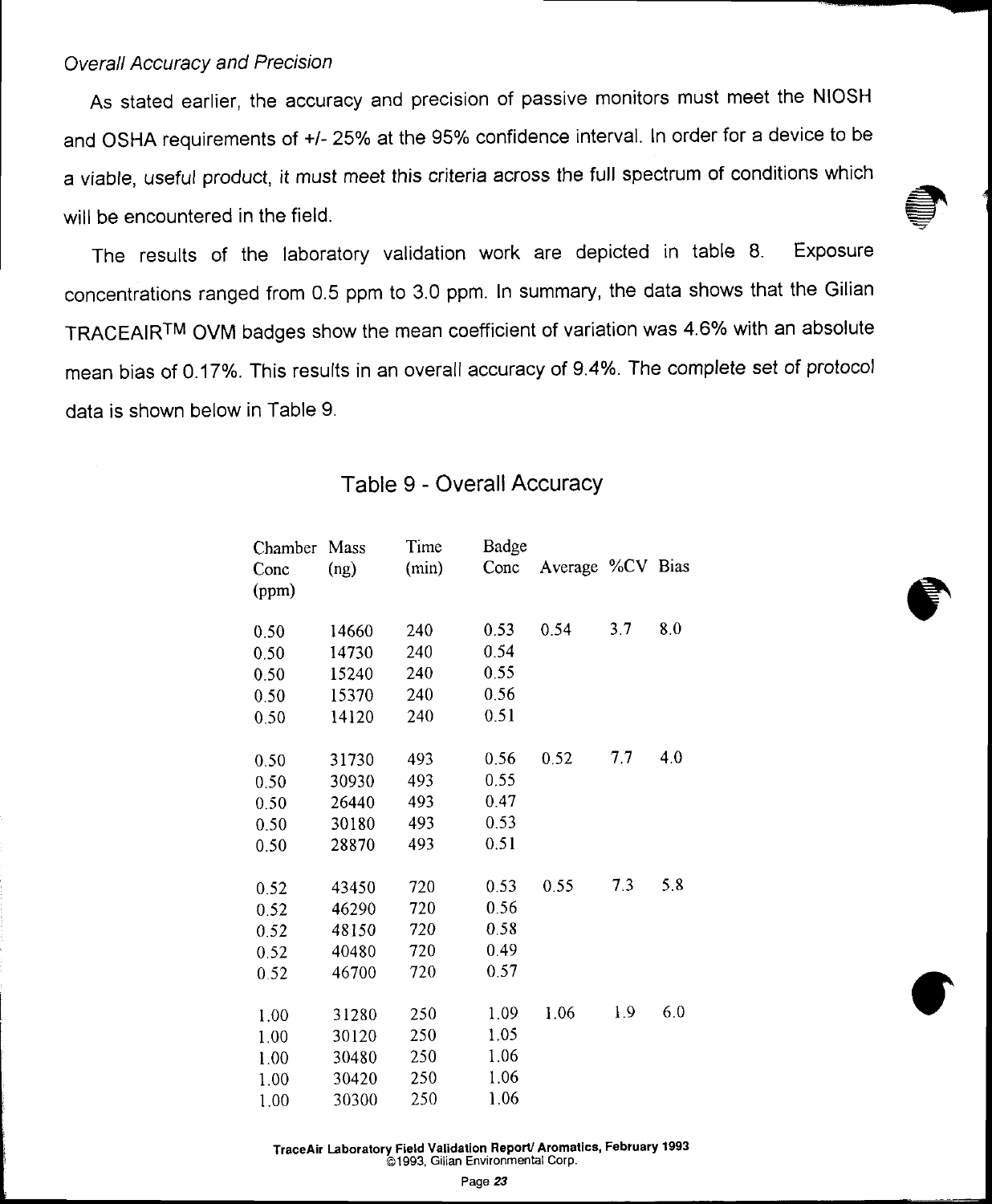| 0.99 | 51660                         | 480                | 0.94 | 1.03 | 4.9  | 4.0    |
|------|-------------------------------|--------------------|------|------|------|--------|
| 0.99 | 59500                         | 480                | 1.08 |      |      |        |
| 0.99 | 57250                         | 480                | 1.04 |      |      |        |
| 0.99 | 56750                         | 480                | 1.03 |      |      |        |
| 0.99 | 58170                         | 480                | 1.06 |      |      |        |
| 0.95 | 70890                         | 720                | 0.86 | 0.86 | 4.7  | $-9.5$ |
| 0.95 | 68090                         | 720                | 0.83 |      |      |        |
| 0.95 | 67880                         | 720                | 0.82 |      |      |        |
| 0.95 | 72520                         | 720                | 0.88 |      |      |        |
| 0.95 | 76666                         | 720                | 0.93 |      |      |        |
| 3.35 | 86030                         | 240                | 3.13 | 3.09 | 1.9  | $-7.8$ |
| 3.35 | 83620                         | 240                | 3.04 |      |      |        |
| 3.35 | 84430                         | 240                | 3.07 |      |      |        |
| 3.35 | 83010                         | 240                | 3.02 |      |      |        |
| 3.35 | 87090                         | 240                | 3.17 |      |      |        |
| 3.35 | 174000                        | 480                | 3.16 | 3.10 | 2.3  | $-7.5$ |
| 3.35 | 173000                        | 480                | 3.15 |      |      |        |
| 3.35 | 169000                        | 480                | 3.07 |      |      |        |
| 3.35 | 165000                        | 480                | 3.00 |      |      |        |
| 3.35 | 172000                        | 480                | 3.13 |      |      |        |
| 2.00 | 164000                        | 733                | 1.95 | 1.91 | 3.1  | $-4.5$ |
| 2.00 | 164000                        | 733                | 1.95 |      |      |        |
| 2.00 | 160000                        | 733                | 1.91 |      |      |        |
| 2.00 | 162000                        | 733                | 1.93 |      |      |        |
| 2.00 | 152000                        | 733                | 1.81 |      |      |        |
|      |                               | Absolute Mean Bias |      |      | 0.17 |        |
|      | Mean Coefficient of Variation | 4.6                |      |      |      |        |

Overall Accuracy

9.4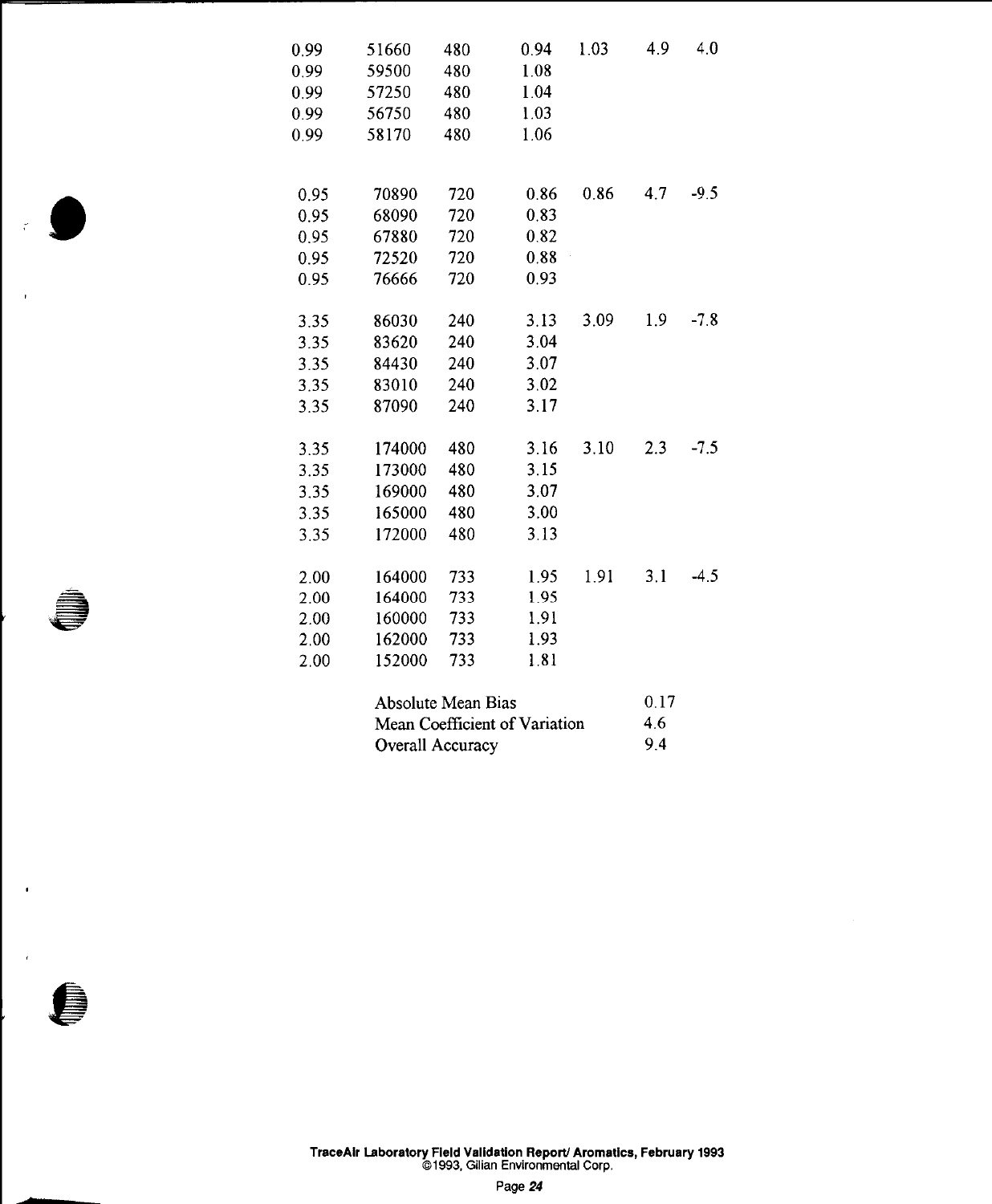# Overall Accuracy Gharcoal Tubes

The performance of the Gilian TRACEAIR OVM monitors were compared with charcoal tubes. This has been the accepted sampling method over the years. Five charcoal tubes (50/100 mg) were connected to a sampling manifold. The flow through each tube was maintained at 50 cc/min using critical orifices checked weekly for accuracy. The results are listed in Table 10. From Table 10 it can be seen that the charcoal tubes had an M.C.V of 1.8 and an overall accuracy of 14.4. The difference between 9.4 and 14.4 is that the experiments were conducted using critical orifices. In actual use, air sampling pumps would add +/- 5% error since this is the NIOSH accuracy requirements for personal sampling pumps.

| Chamber | Mass | Time  | Tube |                  |     |         |
|---------|------|-------|------|------------------|-----|---------|
| Conc    | (mg) | (min) | Conc | Average %CV Bias |     |         |
| (ppm)   |      |       |      |                  |     |         |
| 3.1     | .150 | 348   | 2.7  | 2.8              | 3.9 | $-9.0$  |
| 3.1     | .161 | 348   | 2.9  |                  |     |         |
| 3.1     | .157 | 348   | 2.9  |                  |     |         |
| 3.1     | .147 | 348   | 2.7  |                  |     |         |
| 3.1     | .157 | 348   | 2.9  |                  |     |         |
|         |      |       |      |                  |     |         |
| 7.5     | .360 | 312   | 7.3  | 7.3              | 2.6 | $-2.7$  |
| 7.5     | .374 | 312   | 7.6  |                  |     |         |
| 7.5     | .354 | 312   | 7.2  |                  |     |         |
| 7.5     | .349 | 312   | 7.1  |                  |     |         |
| 7.5     | .360 | 312   | 7.3  |                  |     |         |
|         |      |       |      |                  |     |         |
| 15.2    | .891 | 348   | 16.3 | 15.9             | 2.9 | 4.6     |
| 15.2    | .906 | 348   | 16.5 |                  |     |         |
| 15.2    | .850 | 348   | 15.5 |                  |     |         |
| 15.2    | .850 | 348   | 15.5 |                  |     |         |
| 15.2    | .863 | 348   | 15.7 |                  |     |         |
|         |      |       |      |                  |     |         |
| 24.5    | .380 | 120   | 20.1 | 20.5             | 38  | $-16.2$ |
| 24.5    | .404 | 120   | 21.4 |                  |     |         |
| 24.5    | .369 | 120   | 19.5 |                  |     |         |
| 24.5    | .386 | 120   | 20.4 |                  |     |         |
| 24.5    | .401 | 120   | 21.2 |                  |     |         |

Table 10 - Overall Accuracy Charcoal Tubes

| Absolute Mean Bias                                                                                         | $-5.8$ |  |  |  |
|------------------------------------------------------------------------------------------------------------|--------|--|--|--|
| Mean Coefficient of Variation                                                                              | 1 8    |  |  |  |
| Overall Accuracy                                                                                           | 94     |  |  |  |
| TraceAir Laboratory Field Validation Report/ Aromatics, February 1993<br>©1993, Gilian Environmental Corp. |        |  |  |  |

Page 25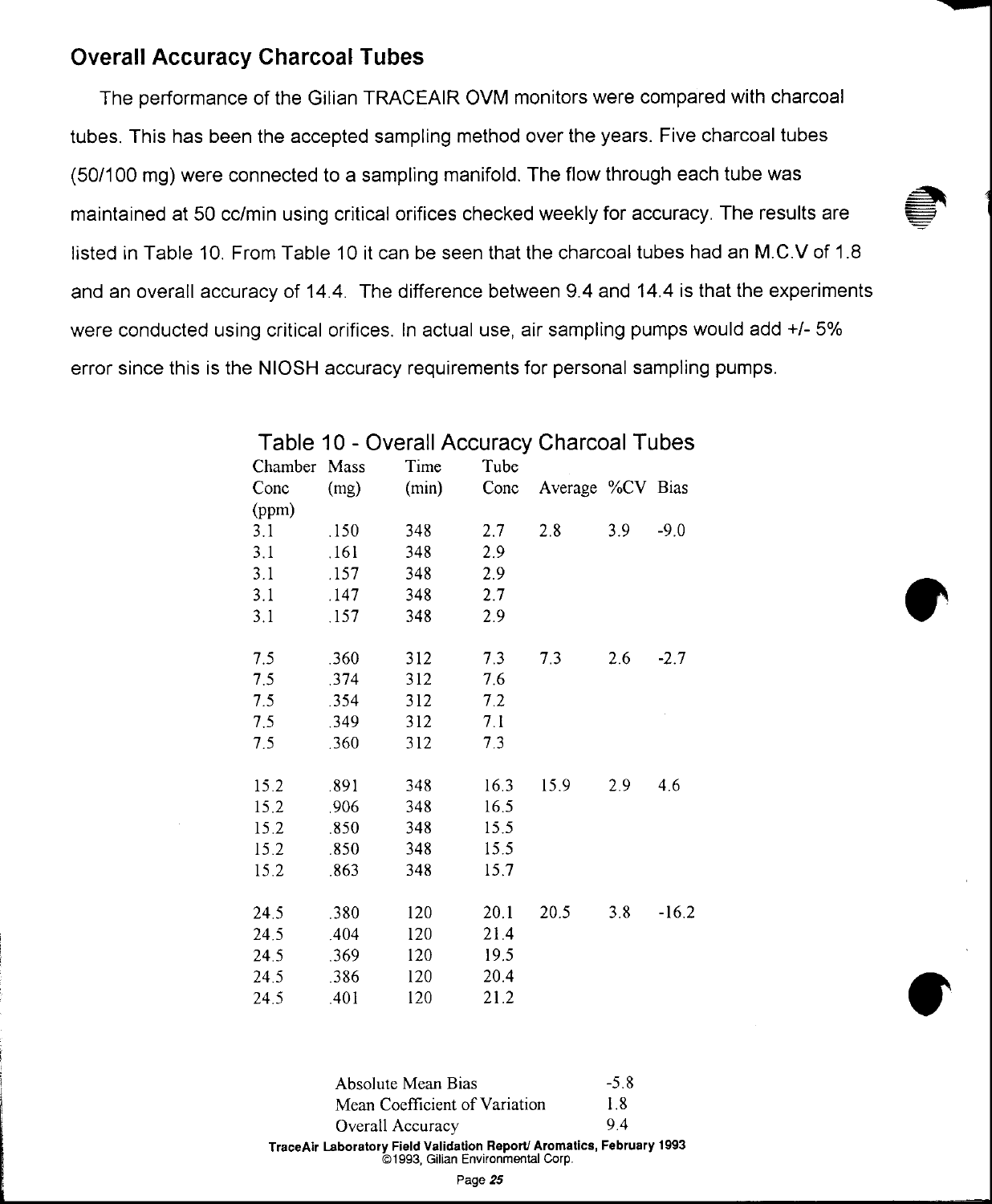# **Field Validation**

A field test was set up to monitor for benzene vapor at a United States Gulf Coast Chemical plant. In the field tests, a Gilian TRACEAIR OVM-1 monitoring badge and a charcoal tube were exposed simultaneously. A total of 34 pairs of the monitoring devices were used in the procedure. Sampling times were varied between 13 minutes and 690 minutes. Benzene concentrations ranged from as low as 0.004 ppm to 6.62 ppm. The results are tabulated below in Table 11.

| Sampling Time | <b>Badge Results</b> | Tube Results | Variance |
|---------------|----------------------|--------------|----------|
| (min)         | (ppm)                | (ppm)        |          |
| 76            | .05                  | .01          | .04      |
| 30            | 6.62                 | 8.89         | $-2.27$  |
| 30            | 3.46                 | 3.64         | $-.18$   |
| 153           | .59                  | .52          | .07      |
| 158           | .16                  | .17          | $-.01$   |
| 18            | .54                  | .21          | .33      |
| 17            | 2.87                 | 3.26         | $-0.39$  |
| 16            | 5.36                 | 5.73         | $-0.37$  |
| 195           | .30                  | .22          | .08      |
| 360           | .05                  | .06          | $-.01$   |
| 510           | .04                  | .02          | .02      |
| 360           | .03                  | .01          | .02      |
| 610           | .009                 | .004         | .005     |
| 690           | .03                  | .04          | $-.01$   |
| 570           | .03                  | .02          | .01      |
| 525           | .03                  | .03          | 0        |

### Table 11-Field Validation Data

TraceAir Laboratory Field Validation Report/ Aromatics, February 1993 @1993, Gilian Environmental Corp.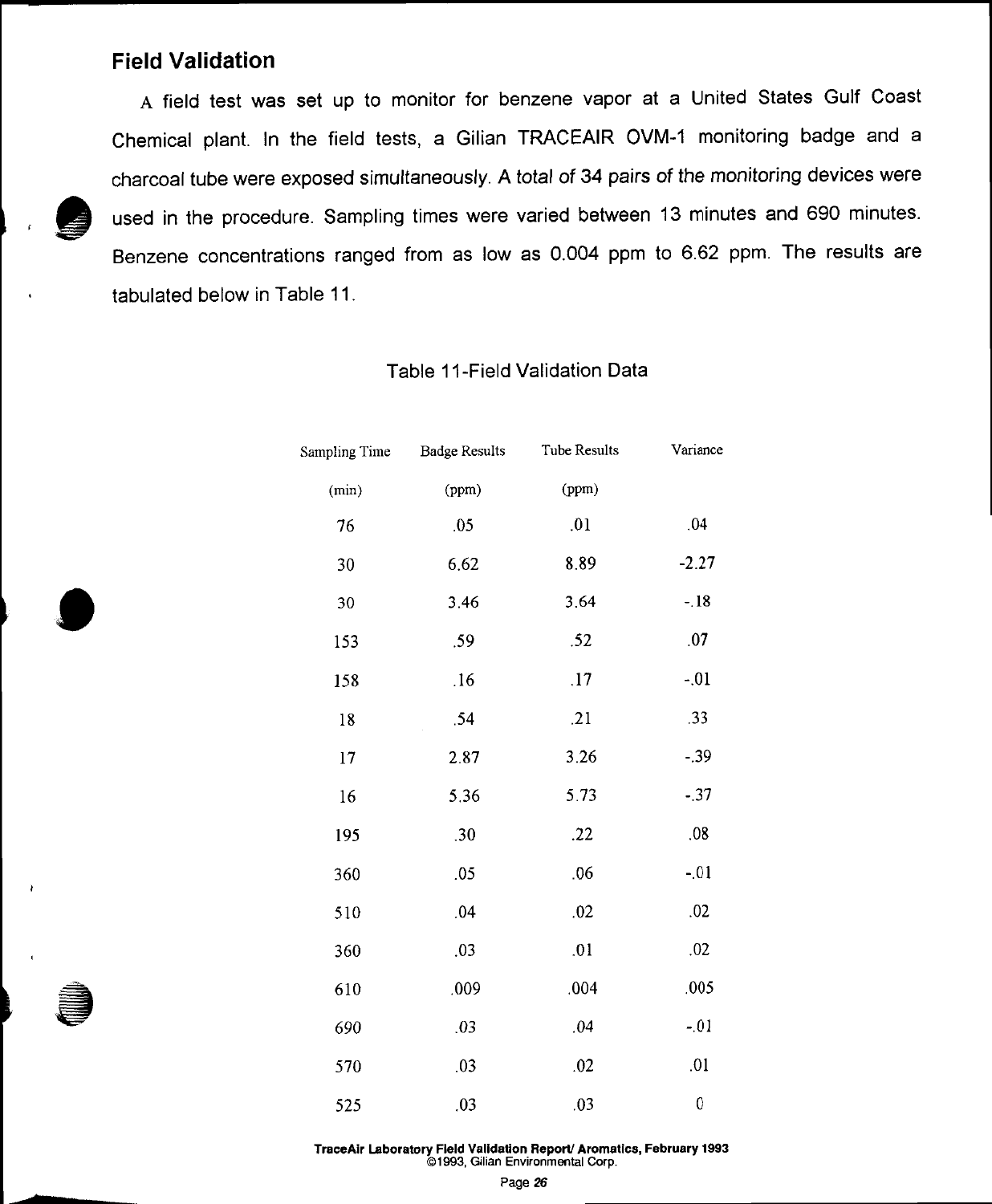| 600 | .03  | .02  | .01      |
|-----|------|------|----------|
| 690 | .01  | .03  | $-.02$   |
| 630 | .01  | .04  | $-.03$   |
| 540 | .02  | .005 | .015     |
| 390 | .02  | .01  | .01      |
| 360 | .04  | .03  | .01      |
| 690 | .06  | .12  | $-06$    |
| 510 | .05  | .01  | .04      |
| 660 | .04  | .02  | .02      |
| 660 | .004 | .02  | $-0.016$ |
| 690 | .05  | .10  | $-.05$   |
| 15  | 2.91 | 3.23 | $-0.32$  |
| 205 | .65  | .37  | .28      |
| 310 | .13  | .10  | .03      |
| 310 | .13  | .10  | .03      |
| 300 | 1.37 | 1.43 | $-06$    |
| 300 | 1.06 | 1.23 | .17      |
| 13  | .38  | .24  | .04      |

The data were analyzed by a statistical test of differences to determine if the badge performance was significantly different than the pump/tube performance. A t distribution is used to test the null hypothesis that the two means are the same within +/- 95% confidence. By using equations (6) and (7) and an  $\alpha$  = 0.05, the calculated critical value is t<sub>calc</sub>= 0.45 (s=1.77). With  $t_{crit}$  = 2.0, it can be stated that the null hypothesis is accepted, i.e. no noted differences between the two population means was noted.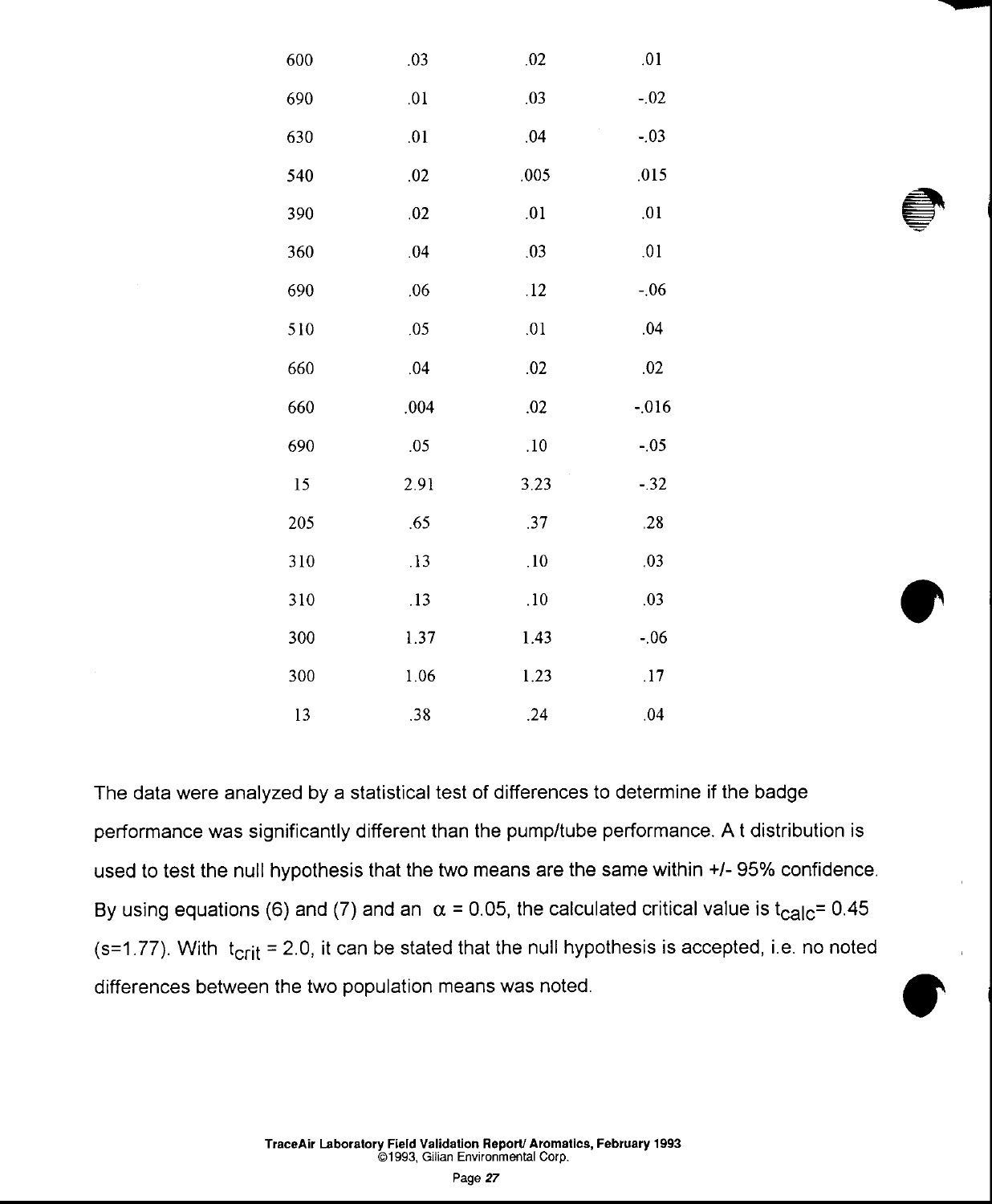# **Toluene Data**

Gilian TRACEAIR OVM-2 monitors were used to empirically determine the sampling rate for toluene and is listed in table 12. Refer to the Gilian Technical Reference guide for calculations using OVM-2 badges with backup charcoal strips. In addition, the desorption efficiency for Toluene was also determined and is listed in Table 13. From this data, i.e. DE and sampling rate, the overall accuracy for Toluene was determined and is listed in Table 14.

Table 12 - Toluene Desorption Efficiency

| Spike #      | DE    |  |  |
|--------------|-------|--|--|
| l            | .994  |  |  |
| $\mathbf{c}$ | .985  |  |  |
| 3            | 1.008 |  |  |
| 4            | 1.032 |  |  |
| 5            | .974  |  |  |
| 6            | .973  |  |  |
| 7            | .882  |  |  |
| 8<br>k,      | .883  |  |  |
| 9            | .991  |  |  |
| 10           | .983  |  |  |
| 11           | .980  |  |  |
| 12           | .980  |  |  |
| 13           | .976  |  |  |
| 14           | .982  |  |  |
| Average DE   | .973  |  |  |
| Std. Dev.    | .04   |  |  |
| %CV          | 4.2   |  |  |

TraceAir Laboratory Field Validation Report/ Aromatics, February 1993 @1993, Gilian Environmental Corp.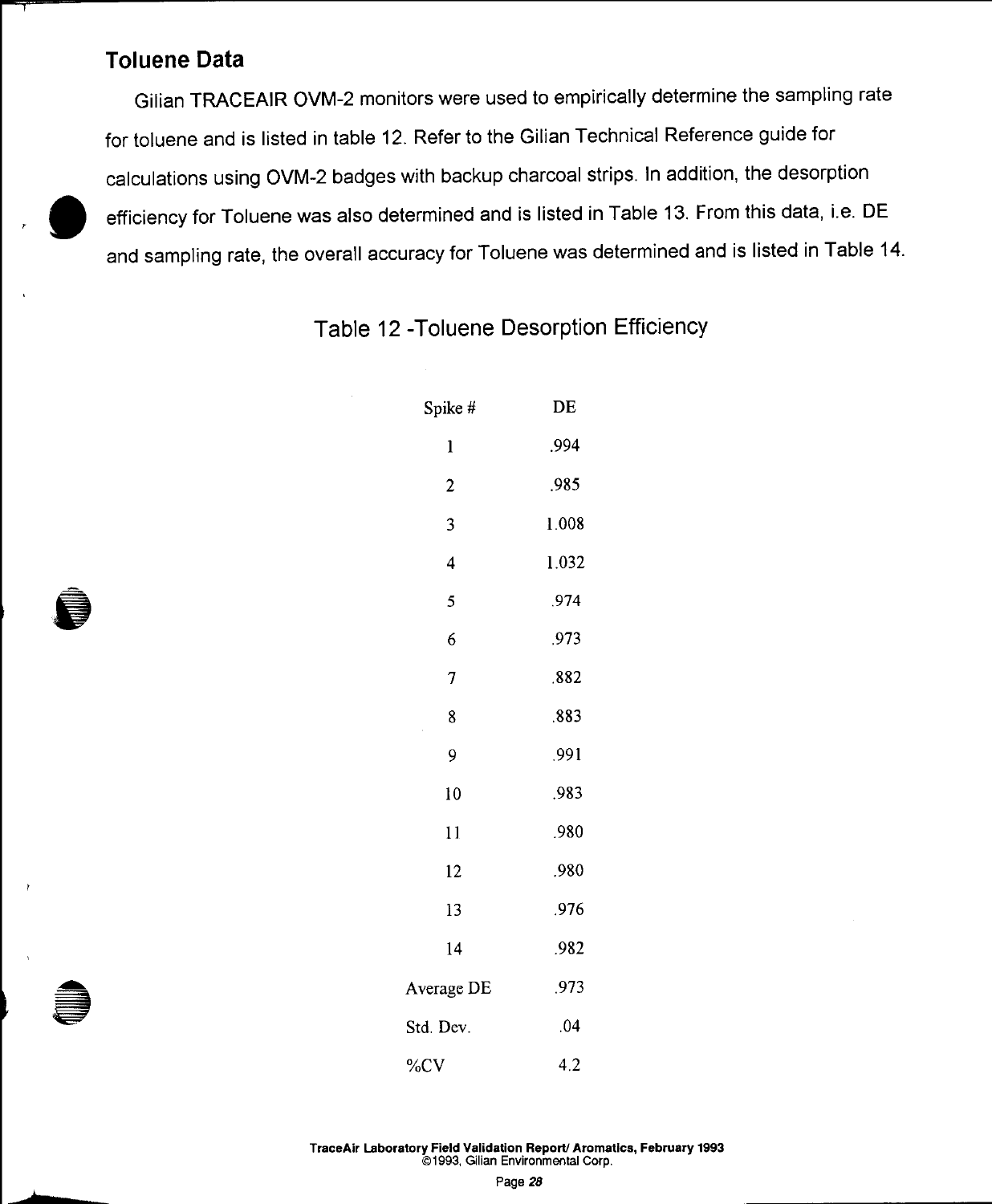| Conc.<br>(ppm) | Mass<br>Front(ng) | Mass<br>Back(np) | Time<br>(min) | Sampling Average<br>Rate<br>(ccm) |         | Std. Dev. | %CV    |
|----------------|-------------------|------------------|---------------|-----------------------------------|---------|-----------|--------|
| 42             | 570000            | 11960            | 120           | 32.37                             | 32.24   | 1.3       | 4.0    |
| 42             | 605000            | 5151             | 120           | 33.45                             |         |           |        |
| 42             | 544000            | 4797             | 120           | 30.10                             |         |           |        |
| 42             | 584000            | 6805             | 120           | 32.51                             |         |           |        |
| 42             | 589000            | 6536             | 120           | 32.75                             |         |           |        |
| 50             | 2700000           | 26610            | 480           | 33.19                             | 32.51   | 2.0       | 6.2    |
| 50             | 2732000           | 109000           | 480           | 31.74                             |         |           |        |
| 50             | 2521000           | 29770            | 480           | 2939                              |         |           |        |
| 50             | 2486000           | 43940            | 480           | 34.47                             |         |           |        |
| 50             | 2671000           | 28760            | 480           | 33.76                             |         |           |        |
| 96             | 1365000           | 12660            | 120           | 33.08                             | 32.45   | 1.3       | 4.0    |
| 96             | 1345000           | 45820            | 120           | 34.33                             |         |           |        |
| 96             | 1293000           | 11200            | 120           | 31.29                             |         |           |        |
| 96             | 1332000           | 11260            | 120           | 32.22                             |         |           |        |
| 96             | 1291000           | 12890            | 120           | 31.33                             |         |           |        |
| 194            | 2414000           | 89370            | 120           | 30.68                             | 31.55   | 0.9       | 2.9    |
| 194            | 2662000           | 36080            | 120           | 32.21                             |         |           |        |
| 194            | 2548000           | 26100            | 120           | 30.62                             |         |           |        |
| 194            | 2681000           | 46550            | 120           | 32.71                             |         |           |        |
| 194            | 2618000           | 29650            | 120           | 31.53                             |         |           |        |
|                |                   |                  |               |                                   | Average | Std. Dev  | $\%CV$ |
|                |                   |                  |               |                                   | 33.1    | 2.8       | 8.6    |

# Table 13 - Toluene Sampling Rate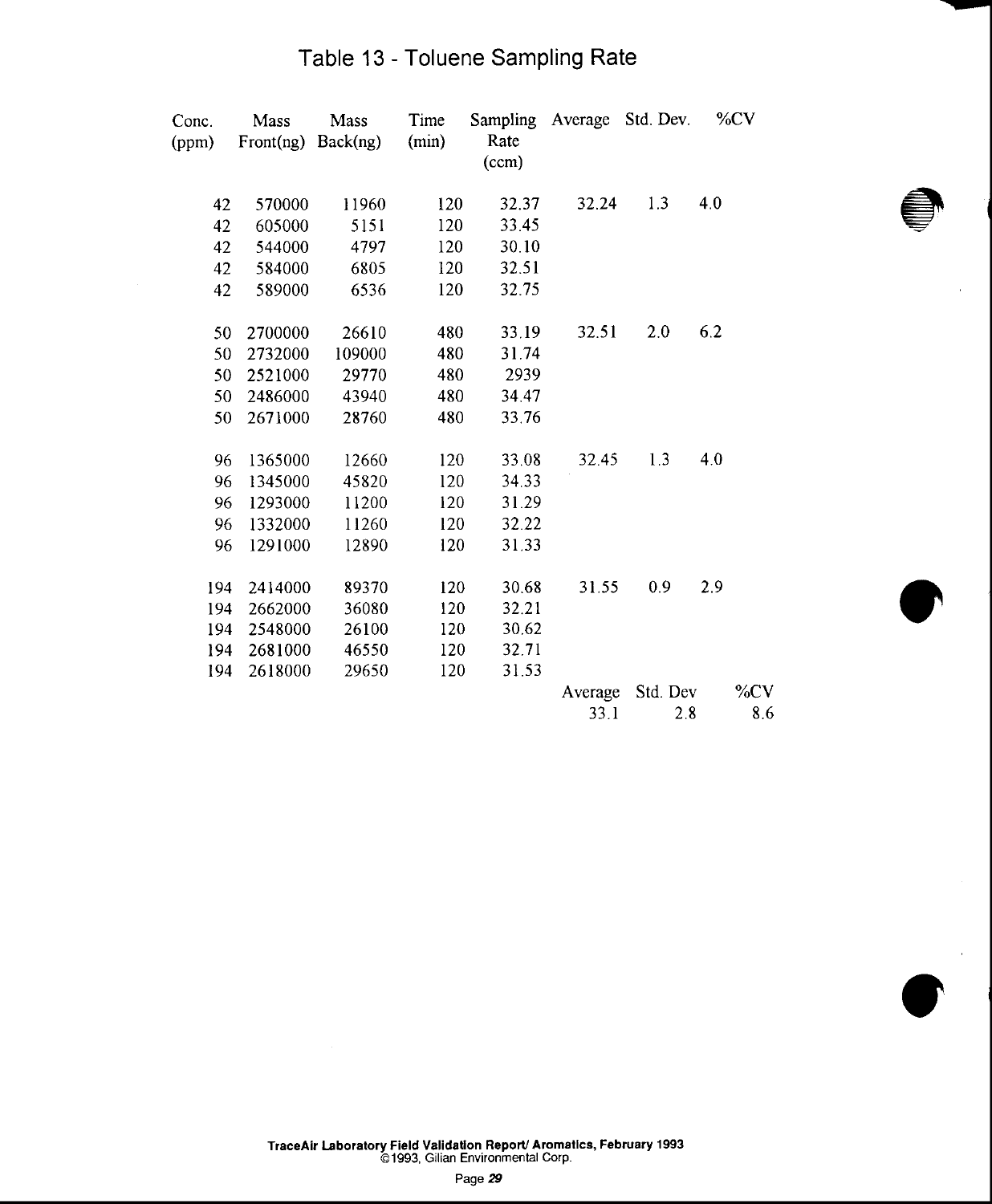# Table 14 - Toluene Overall Accuracy

| Chamber<br>Conc.<br>(ppm) | Mass<br>Front(ng) Back(ng) | Mass   | Time<br>(min) | Badge<br>Conc.<br>(ppm) | Average | Bias.   | %CV  |
|---------------------------|----------------------------|--------|---------------|-------------------------|---------|---------|------|
| 42                        | 570000                     | 11960  | 120           | 40.94                   | 40.78   | $-2.91$ | 3.90 |
| 42                        | 605000                     | 5151   | 120           | 42.32                   |         |         |      |
| 42                        | 544000                     | 4797   | 120           | 38.07                   |         |         |      |
| 42                        | 584000                     | 6805   | 120           | 41.12                   |         |         |      |
| 42                        | 589000                     | 6536   | 120           | 41.43                   |         |         |      |
| 50                        | 2700000                    | 26610  | 480           | 47.35                   | 46.80   | $-6.39$ | 5.80 |
| 50                        | 2732000                    | 109000 | 480           | 51.01                   |         |         |      |
| 50                        | 2521000                    | 29770  | 480           | 44.40                   |         |         |      |
| 50                        | 2486000                    | 43940  | 480           | 44.33                   |         |         |      |
| 50                        | 2671000                    | 28760  | 480           | 46.93                   |         |         |      |
| 96                        | 1365000                    | 12660  | 120           | 95.63                   | 93.82   | $-2.27$ | 4.0  |
| 96                        | 1345000                    | 45820  | 120           | 99.26                   |         |         |      |
| 96                        | 1293000                    | 11200  | 120           | 90.47                   |         |         |      |
| 96                        | 1332000                    | 11260  | 120           | 93.15                   |         |         |      |
| 96                        | 1291000                    | 12890  | 120           | 90.58                   |         |         |      |
| 194                       | 2414000                    | 89370  | 120           | 179.24                  | 192.39  | $-0.83$ | 9.80 |
| 194                       | 2662000                    | 36080  | 120           | 188.21                  |         |         |      |
| 194                       | 2548000                    | 26100  | 120           | 178.88                  |         |         |      |
| 194                       | 2681000                    | 46550  | 120           | 191.10                  |         |         |      |
| 194                       | 2618000                    | 29650  | 120           | 224.53                  |         |         |      |
|                           |                            |        | M.C.V         | 2.4                     |         |         |      |
|                           |                            |        | Macon Disc    | 21                      |         |         |      |

Mean Bias  $-3.1$ Accuracy 7.9

TraceAir Laboratory Field Validation Report/ Aromatics, February 1993<br>© 1993, Gilian Environmental Corp.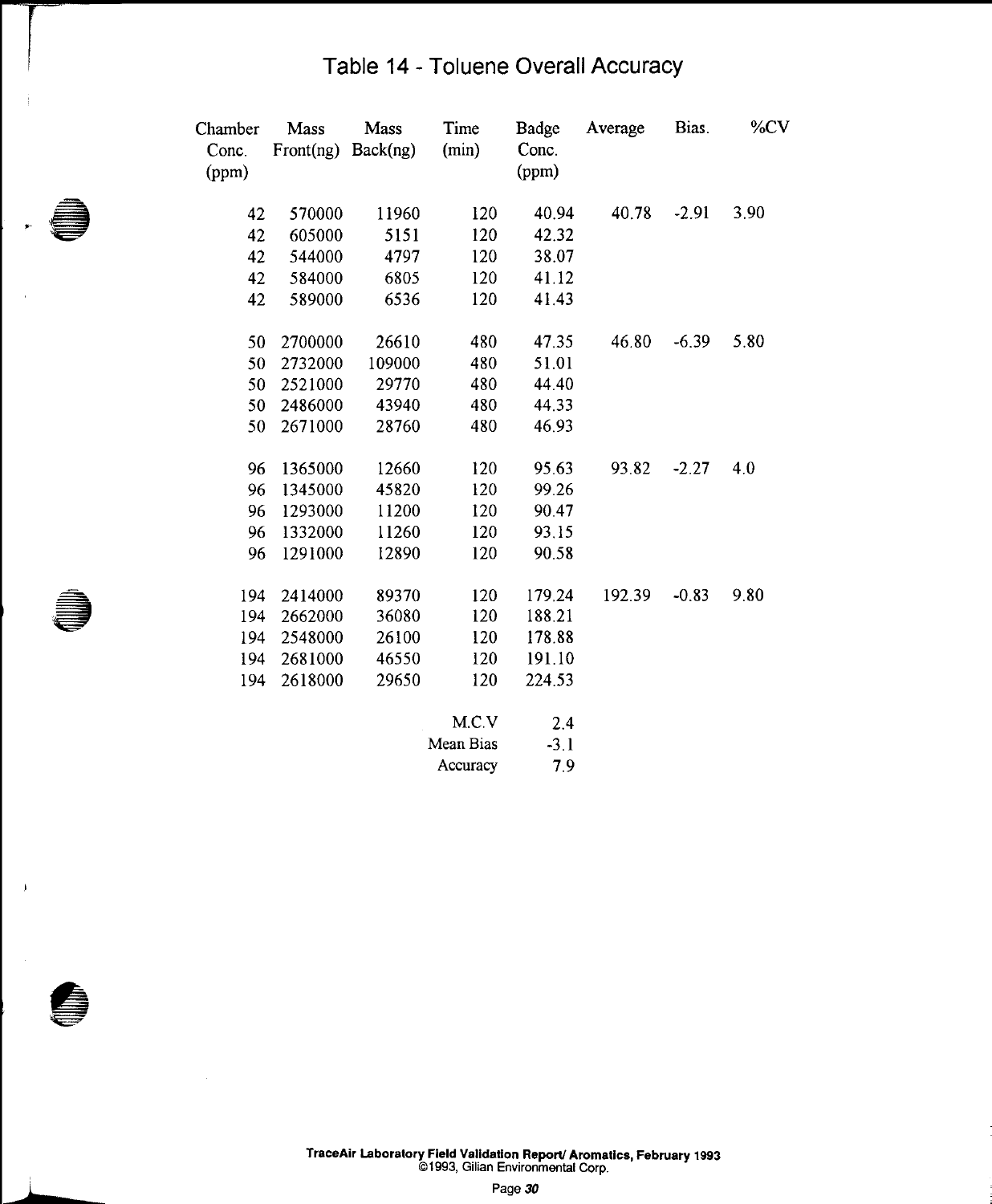# Xylene Data

Gilian TRACEAIR OVM-2 monitors were used to empirically determine the sampling rate for Xylene and is listed in table 15. Refer to the Gilian Technical Reference guide for calculations using OVM-2 badges with backup charcoal strips. In addition, the desorption efficiency for Xylene was also determined and is listed in Table 16. From this data, i.e. DE and sampling rate, the overall accuracy for Xylene was determined and is listed in Table 17.

| Spike #        | DE    |  |  |
|----------------|-------|--|--|
| 1              | .997  |  |  |
| 2              | 1.020 |  |  |
| 3              | .942  |  |  |
| 4              | .951  |  |  |
| 5              | .973  |  |  |
| 6              | .966  |  |  |
| 7              | .958  |  |  |
| 8              | .956  |  |  |
| $\overline{9}$ | .955  |  |  |
| 10             | .961  |  |  |
| 11             | .9799 |  |  |
| 12             | .9743 |  |  |
| Average DE     | .973  |  |  |
| Std. Dev.      | .04   |  |  |
| %CV            | 4.2   |  |  |

# Table 15 -Xylene Desorption Efficiency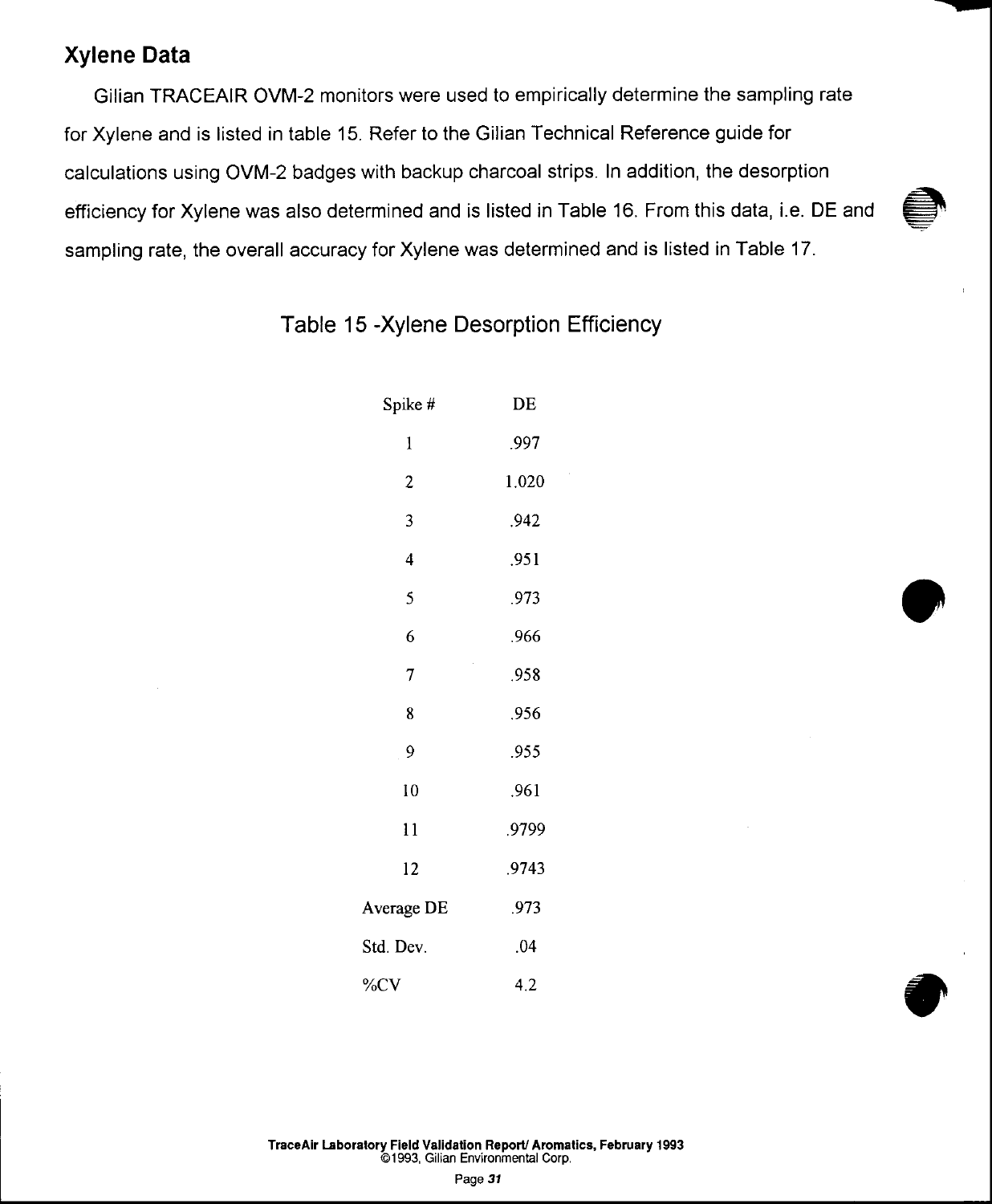# Table 16 - Xylene Sampling Rate

| Conc.<br>(ppm) | Mass<br>Front(ng) | Mass<br>Back(ng) | Time<br>(min) | Sampling Average<br>Rate<br>(ccm) |         | Std. Dev. | %CV    |  |
|----------------|-------------------|------------------|---------------|-----------------------------------|---------|-----------|--------|--|
| 46.9           | 636231            | 7522             | 122           | 27.0                              | 28.1    | 2.2       | 7.8    |  |
| 46.9           | 678478            | 10643            | 122           | 29.1                              |         |           |        |  |
| 46.9           | 703178            | 4108             | 122           | 29.5                              |         |           |        |  |
| 46.9           | 591066            | 3154             | 122           | 24.8                              |         |           |        |  |
| 46.9           | 708053            | 7977             | 122           | 30.1                              |         |           |        |  |
| 95.7           | 1328939           | 24136            | 120           | 28.6                              | 28.6    | 1.7       | 6.1    |  |
| 95.7           | 1220839           | 10963            | 120           | 25.7                              |         |           |        |  |
| 95.7           | 1406334           | 12484            | 120           | 29.6                              |         |           |        |  |
| 95.7           | 1355050           | 26484            | 120           | 29.2                              |         |           |        |  |
| 95.7           | 1432654           | 10805            | 120           | 30.1                              |         |           |        |  |
| 103.2          | 2889317           | 32177            | 240           | 29.6                              | 31.3    | 1.4       | 4.3    |  |
| 103.2          | 2854615           | 33031            | 240           | 30.6                              |         |           |        |  |
| 103.2          | 2698075           | 30607            | 240           | 31.2                              |         |           |        |  |
| 103.2          | 2833573           | 24577            | 240           | 31.9                              |         |           |        |  |
| 103.2          | 2945838           | 28087            | 240           | 33.2                              |         |           |        |  |
| 190.8          | 2798632           | 26034            | 120           | 28.4                              | 27.9    | 0.9       | 3.2    |  |
| 190.8          | 2845567           | 45840            | 120           | 28.1                              |         |           |        |  |
| 190.8          | 2936484           | 31512            | 120           | 26.5                              |         |           |        |  |
| 190.8          | 2963096           | 50654            | 120           | 27.7                              |         |           |        |  |
| 190.8          | 3149517           | 24399            | 120           | 28.8                              |         |           |        |  |
|                |                   |                  |               |                                   | Average | Std. Dev  | % $CV$ |  |
|                |                   |                  |               |                                   | 29.0    | 1.6       | 5.4    |  |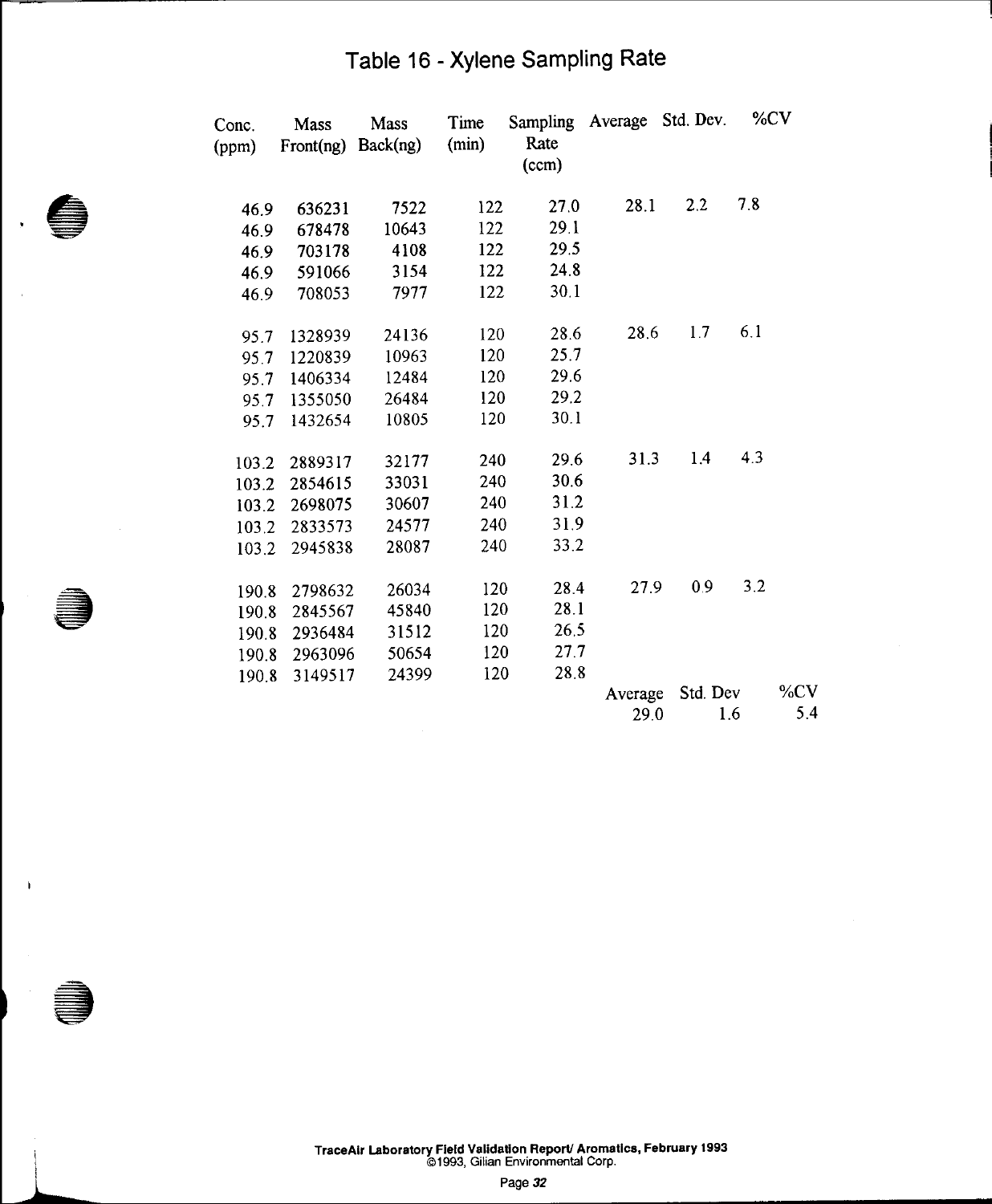| Table 17- Xylene Overall Accuracy |  |  |  |
|-----------------------------------|--|--|--|
|-----------------------------------|--|--|--|

| Chamber<br>Conc.<br>(ppm) | Mass<br>Front(np) | Mass<br>Back(ng) | Time<br>(min) | Badge<br>Conc.<br>(ppm) | Average | Bias.   | $\%CV$ |
|---------------------------|-------------------|------------------|---------------|-------------------------|---------|---------|--------|
|                           |                   |                  |               |                         |         |         |        |
| 46.9                      | 636231            | 7522             | 122           | 43.8                    | 45.5    | $-3.15$ | 7.7    |
| 46.9                      | 678478            | 10643            | 122           | 47.1                    |         |         |        |
| 46.9                      | 703178            | 4108             | 122           | 47.8                    |         |         |        |
| 46.9                      | 591066            | 3154             | 122           | 40.1                    |         |         |        |
| 46.9                      | 708053            | 7977             | 122           | 48.7                    |         |         |        |
| 95.7                      | 1328939           | 24136            | 120           | 94.3                    | 94.6    | $-1.2$  | 6.0    |
| 95.7                      | 1220839           | 10963            | 120           | 84.9                    |         |         |        |
| 95.7                      | 1406334           | 12484            | 120           | 97.8                    |         |         |        |
| 95.7                      | 1355050           | 26484            | 120           | 96.4                    |         |         |        |
| 95.7                      | 1432654           | 10805            | 120           | 99.4                    |         |         |        |
| 103.2                     | 2889317           | 32177            | 240           | 100.9                   | 99.3    | $-3.8$  | 3.2    |
| 103.2                     | 2854615           | 33031            | 240           | 99.9                    |         |         |        |
| 103.2                     | 2698075           | 30607            | 240           | 94.3                    |         |         |        |
| 103.2                     | 2833573           | 24577            | 240           | 98.5                    |         |         |        |
| 103.2                     | 2945838           | 28087            | 240           | 102.6                   |         |         |        |
| 190.8                     | 2798632           | 26034            | 120           | 19.39                   | 205.7   | 7.8     | 4.5    |
| 190.8                     | 2845567           | 45840            | 120           | 201.0                   |         |         |        |
| 190.8                     | 2936484           | 31512            | 120           | 205.1                   |         |         |        |
| 190.8                     | 2963096           | 50654            | 120           | 209.8                   |         |         |        |
| 190.8                     | 3149517           | 24399            | 120           | 218.5                   |         |         |        |
|                           |                   |                  | M.C.V         | 2.30                    |         |         |        |
|                           |                   |                  | Mean Bias     | $-0.09$                 |         |         |        |
|                           |                   |                  | Accuracy      | 4.70                    |         |         |        |

TraceAir Laboratory Field Validation Report/ Aromatics, February 1993<br>©1993, Gilian Environmental Corp.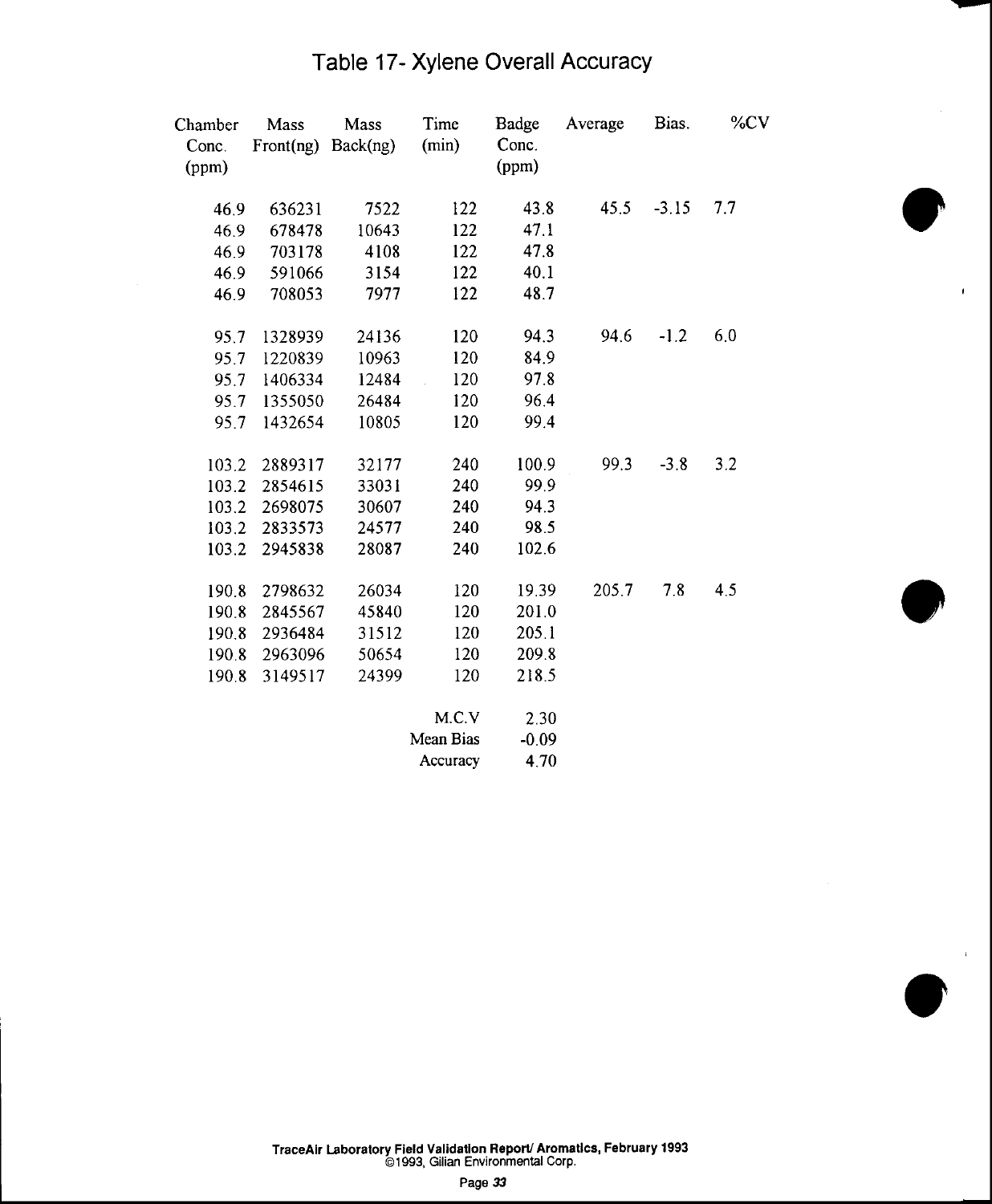# **Ethyl Benzene Data**

Gilian TRACEAIR OVM-2 monitors were used to empirically determine the sampling rate for Ethyl Benzene and is listed in table 18. Refer to the Gilian Technical Reference guide for calculations using OVM-2 badges with backup charcoal strips. In addition, the desorption efficiency for Ethyl Benzene was also determined and is listed in Table 19. From this data, i.e. DE and sampling rate, the overall accuracy for Ethyl Benzene was determined and is listed in Table 20.

| Level 1    | Level 2    | Level 3      |
|------------|------------|--------------|
| 101.2      | 102.5      | 100          |
| 101.2      | 102.5      | 100          |
| 102.4      | 102.5      | 100          |
| 102.4      | 102.5      | 100          |
| 102.4      | 102.5      | 100          |
| 102.6      | 102.5      | 100          |
|            |            |              |
| Avg. 102.2 | Avg. 102.5 | Avg. 100.0   |
| St.Dev 0.9 | St.Dev 0.0 | St. Dev. 0.0 |
| %CV 0.9    | %CV 0.0    | 0.0<br>%CV   |
|            |            |              |
| Avg DE     | 101.6      |              |
| St. Dev    | 0.2        |              |
| %CV        | 0.2        |              |

Table 18 - Ethyl Benzene Desorption Efficiency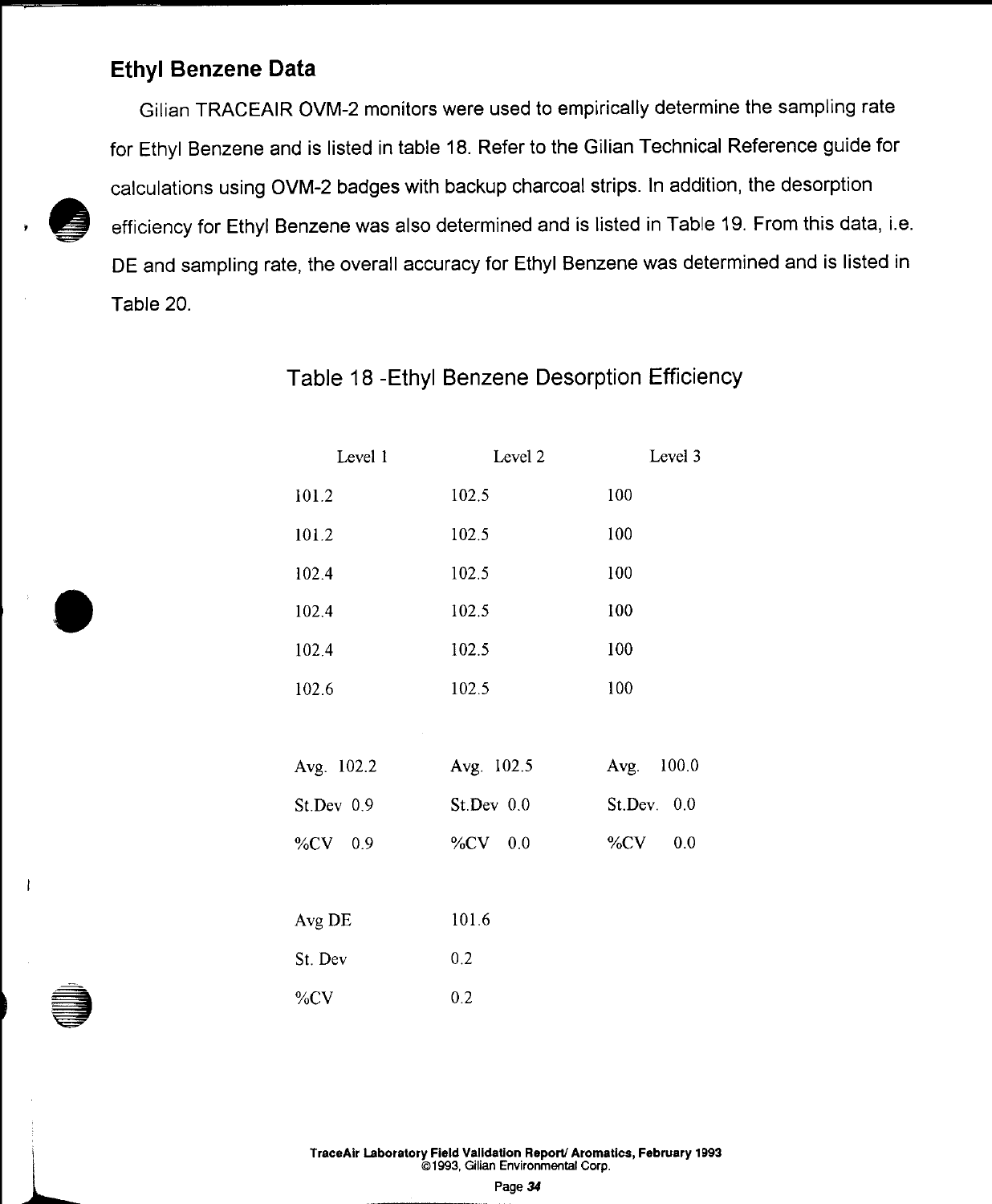# Table 19 - Ethyl Benzene Sampling Rate

| Conc<br>(ppm) | Mass<br>Front(np) | Mass<br>Back(ng) | Time<br>(min) | <b>Sampling</b><br>Rate<br>(ccm) |      | Average Std. Dev. | $\%CV$ |
|---------------|-------------------|------------------|---------------|----------------------------------|------|-------------------|--------|
| 31            | 1530000           | ND               | 376.2         | 29.6                             | 29.2 | 2.9               | 10     |
| 31            | 1380000           | ND               | 376.2         | 26.7                             |      |                   |        |
| 31            | 1390000           | ND               | 376.2         | 26.9                             |      |                   |        |
| 31            | 1470000           | ND.              | 376.2         | 28.5                             |      |                   |        |
| 31            | 1540000           | ND               | 376.2         | 29.8                             |      |                   |        |
| 31            | 1780000           | ND               | 376.2         | 34.5                             |      |                   |        |
| 65            | 3120000           | 30000            | 376.2         | 29.4                             | 30.5 | 1                 | 3.2    |
| 65            | 3180000           | 40000            | 376.2         | 30.2                             |      |                   |        |
| 65            | 3430000           | 30000            | 376.2         | 32.3                             |      |                   |        |
| 65            | 3220000           | 30000            | 376.2         | 30.4                             |      |                   |        |
| 65            | 3150000           | 40000            | 376.2         | 29.9                             |      |                   |        |
| 65            | 3210000           | 40000            | 376.2         | 30.5                             |      |                   |        |
| 124           | 6150000           | 90000            | 376.2         | 30.7                             | 31.4 | 0.6               | 1.9    |
| 124           | 6200000           | 80000            | 376.2         | 30.9                             |      |                   |        |
| 124           | 6240000           | 110000           | 376.2         | 31.4                             |      |                   |        |
| 124           | 6340000           | 70000            | 376.2         | 31.4                             |      |                   |        |
| 124           | 6440000           | 110000           | 376.2         | 32.4                             |      |                   |        |
| 124           | 6310000           | 80000            | 376.2         | 31.4                             |      |                   |        |

|      | Average Std. Dev. | %CV |
|------|-------------------|-----|
| 30.3 | 1.1               | 3.6 |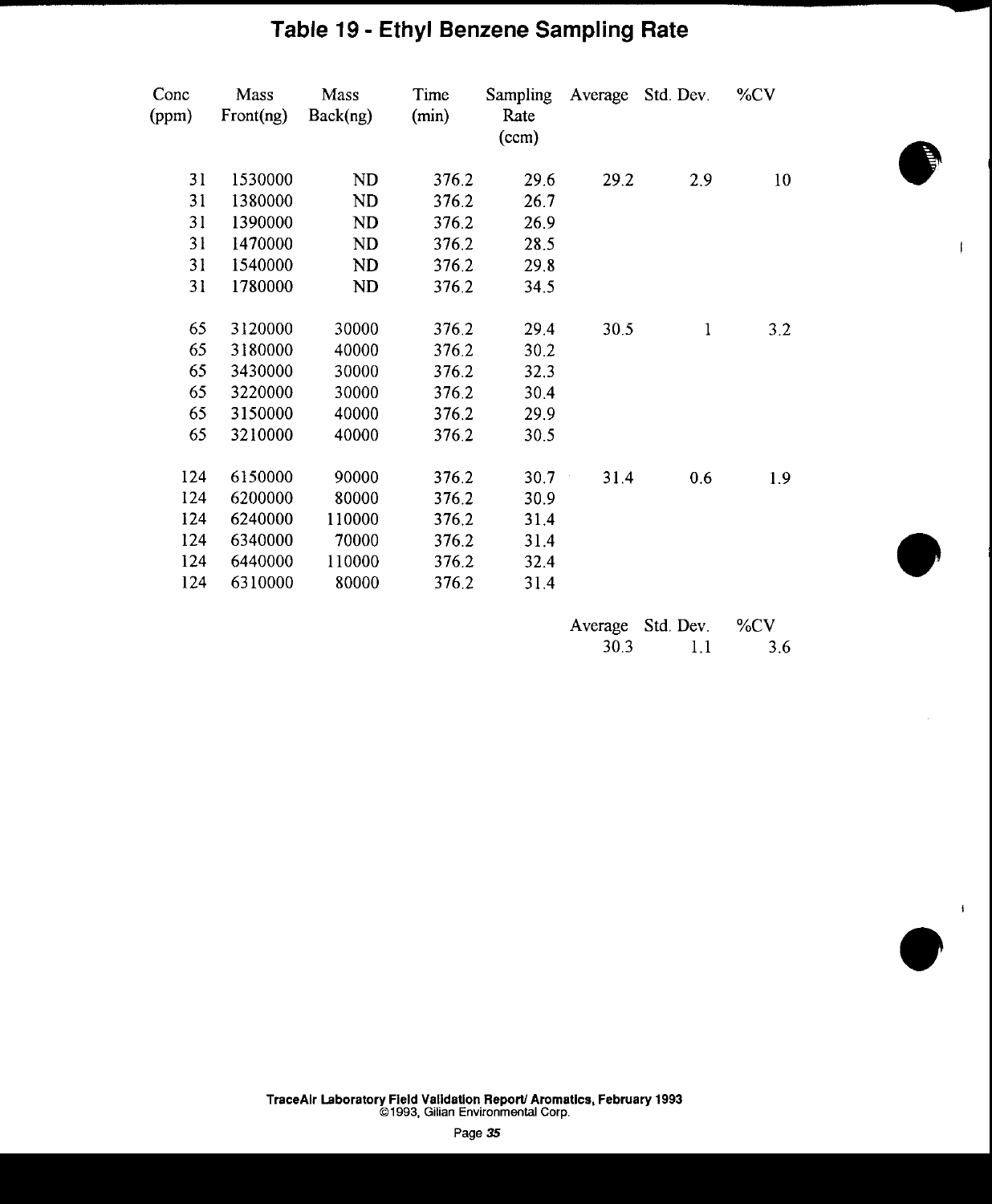| Chamber<br>Conc.<br>(ppm) | Mass<br>Front(ng) | Mass<br>Back(ng) | Time<br>(min) | Badge<br>Conc.<br>(ppm) | Average | Bias.  | %CV |
|---------------------------|-------------------|------------------|---------------|-------------------------|---------|--------|-----|
| 31                        | 1530000           | ND.              | 376.2         | 30.3                    | 29.9    | $-3.7$ | 10  |
| 31                        | 1380000           | ND               | 376.2         | 27.3                    |         |        |     |
| 31                        | 1390000           | ND               | 376.2         | 27.5                    |         |        |     |
| 31                        | 1470000           | <b>ND</b>        | 376.2         | 29                      |         |        |     |
| 31                        | 1540000           | <b>ND</b>        | 376.2         | 30.5                    |         |        |     |
| 31                        | 1780000           | <b>ND</b>        | 376.2         | 35.3                    |         |        |     |
| 65                        | 3120000           | 30000            | 376.2         | 63.1                    | 65.3    | 0.5    | 3.2 |
| 65                        | 3180000           | 40000            | 376.2         | 64.8                    |         |        |     |
| 65                        | 3430000           | 30000            | 376.2         | 69.3                    |         |        |     |
| 65                        | 3220000           | 30000            | 376.2         | 65.1                    |         |        |     |
| 65                        | 3150000           | 40000            | 376.2         | 64.2                    |         |        |     |
| 65                        | 3210000           | 40000            | 376.2         | 65.3                    |         |        |     |
| 124                       | 6150000           | 90000            | 376.2         | 125.8                   | 128.4   | 3.5    | 1.8 |
| 124                       | 6200000           | 80000            | 376.2         | 126.3                   |         |        |     |
| 124                       | 6240000           | 110000           | 376.2         | 128.4                   |         |        |     |
| 124                       | 6340000           | 70000            | 376.2         | 128.7                   |         |        |     |
| 124                       | 6440000           | 110000           | 376.2         | 132.4                   |         |        |     |
| 124                       | 6310000           | 80000            | 376.2         | 128.5                   |         |        |     |
|                           |                   |                  | M.C.V.        | 6.2                     |         |        |     |
|                           |                   |                  | Mean Bias     | 0.1                     |         |        |     |
|                           |                   |                  | Accuracy      | 12.5                    |         |        |     |

# Table 20 - Ethyl Benzene Overall Accuracy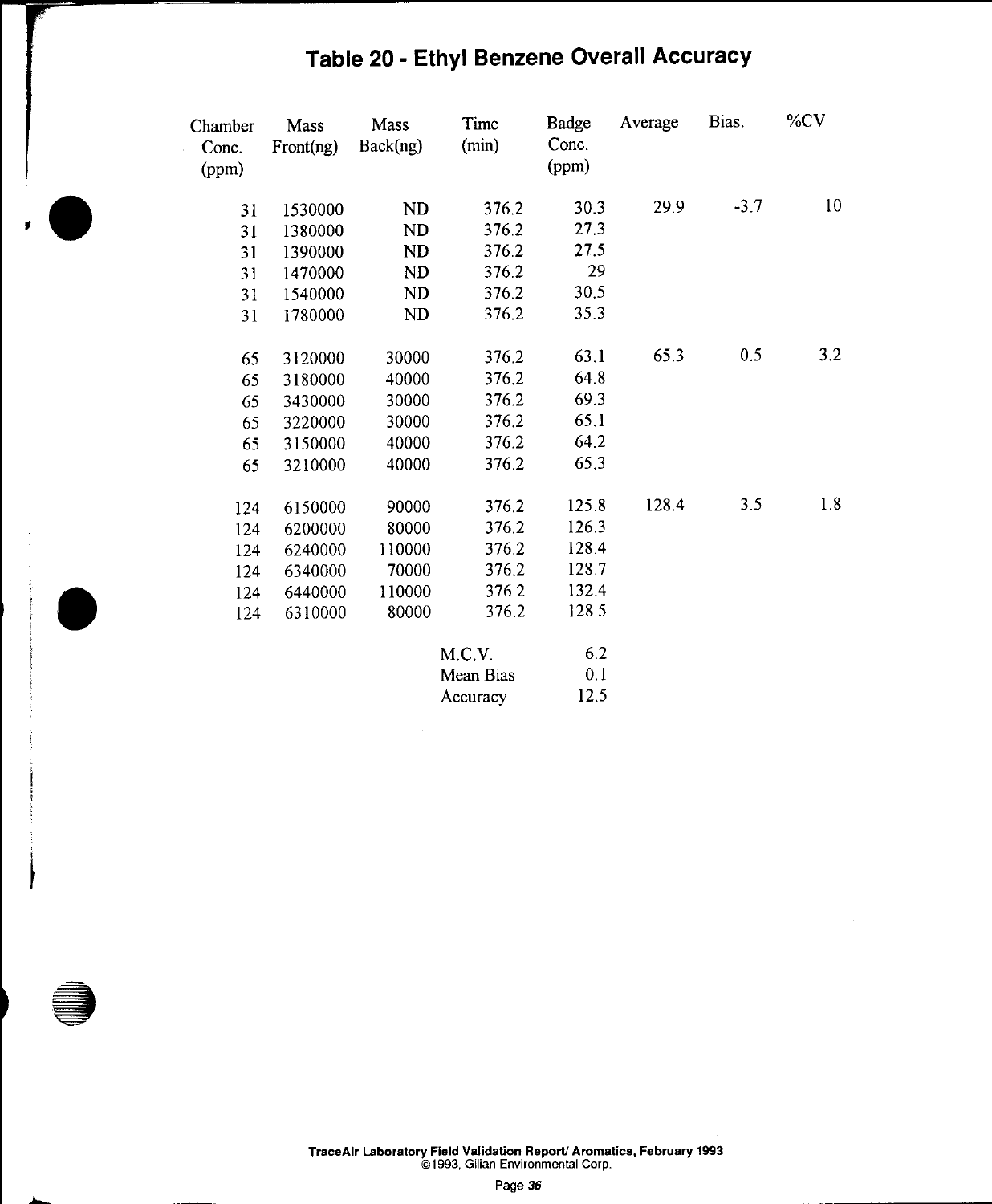# Accuracy Calculations

The overall accuracy is a measure of the total error of the sampling device and the analytical procedure. The overall system accuracy is calculated from the equation:

Overall Accuracy = 2 M.C.V. +  $|\overline{b}|$  (10)

where M.C.V. is the mean coefficient of variation, and b the absolute mean bias.

$$
M.C.V = \sqrt{\frac{\sum_{i=1}^{n} (n_i - 1)CV_i^2}{\sum_{i=1}^{n} (n_i - 1)}}
$$
(11)

where  $n_i$  = the number of badges exposed

 $CV_i = \frac{s_i}{x_i}$  = coefficient of variation at concentration i.

$$
s_i = \sqrt{\frac{\sum_{i=1}^{n} (x_i)^2 - \frac{(\sum_{i=1}^{n} x_i)^2}{n}}{n-1}}
$$
 = the standard deviation at concentration i where  $x_i$  = badge-

determined concentration at concentration i.

and 
$$
|\overline{b}| = \frac{\sum_{i=1}^{n} b_i n_i}{i = 1 \sum_{i=1}^{n} n_i}
$$
 (12)

where  $b_i = \frac{\overline{X_i} - X_c}{X} \times 100$  (13)

 $n_i$  = the number of badges exposed

 $\overline{X}_i$  = the average concentration of  $n_i$  badges

 $X_c$  = the known chamber concentration